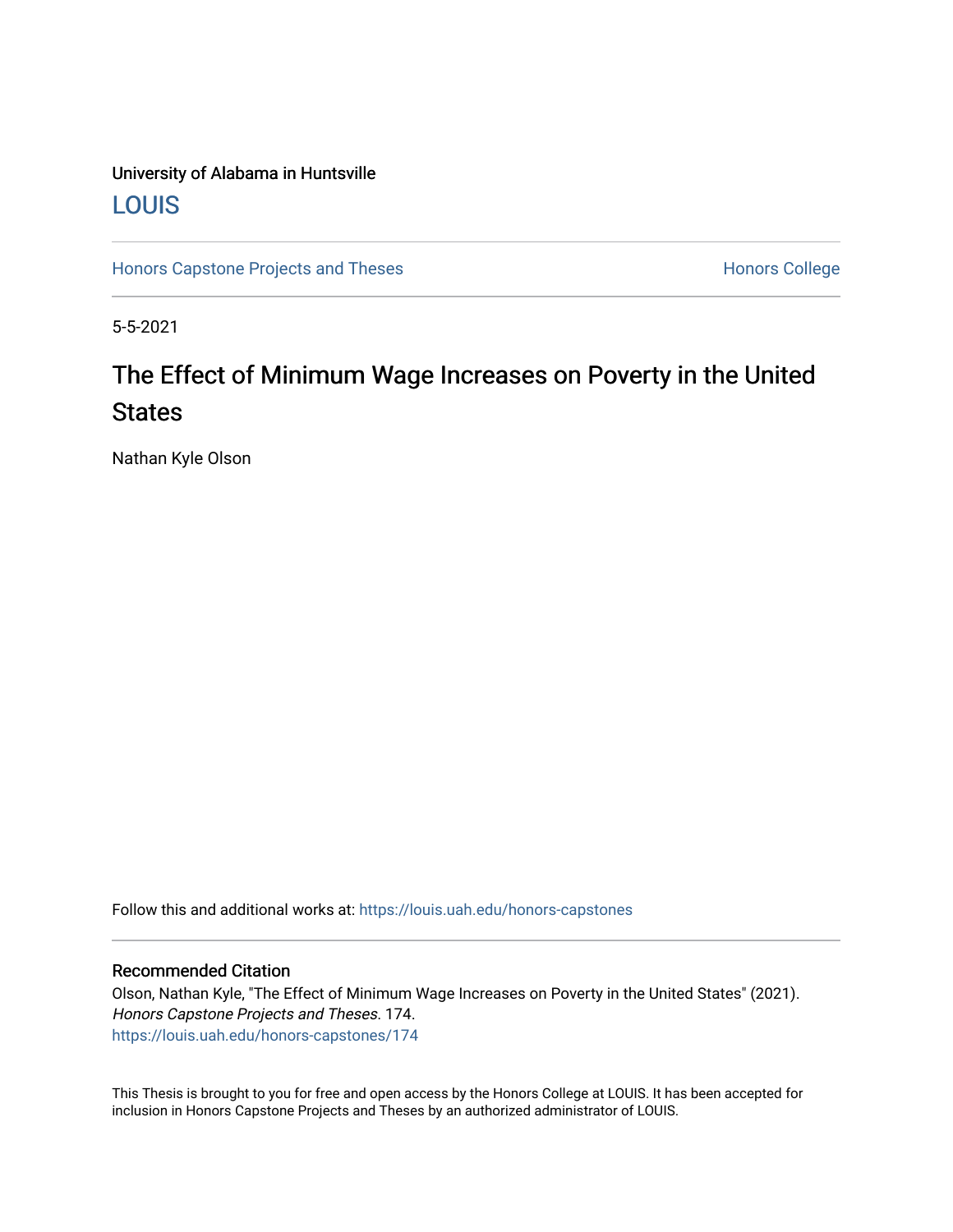# **The Effect of Minimum Wage Increases on Poverty in the United States**

**by**

**Nathan Kyle Olson**

**An Honors Capstone submitted in partial fulfillment of the requirements for the Honors Diploma**

**to**

**The Honors College**

**of**

**The University of Alabama in Huntsville**

**May, 9, 2021**

**Honors Capstone Director: Dr. David Allen Professor of Economics**

Student Date

 $7021$ 

5/5/2021

 $5/5$ 

W. David Allen

Director Date

Xuejing Xing Digitally signed by Xuejing Xing

Department Chair Date Honors College Dean Date Digitally signed by William<br>William Wilkerson Wilkerson Date: 2021.05.07 09:51:20 -05'00'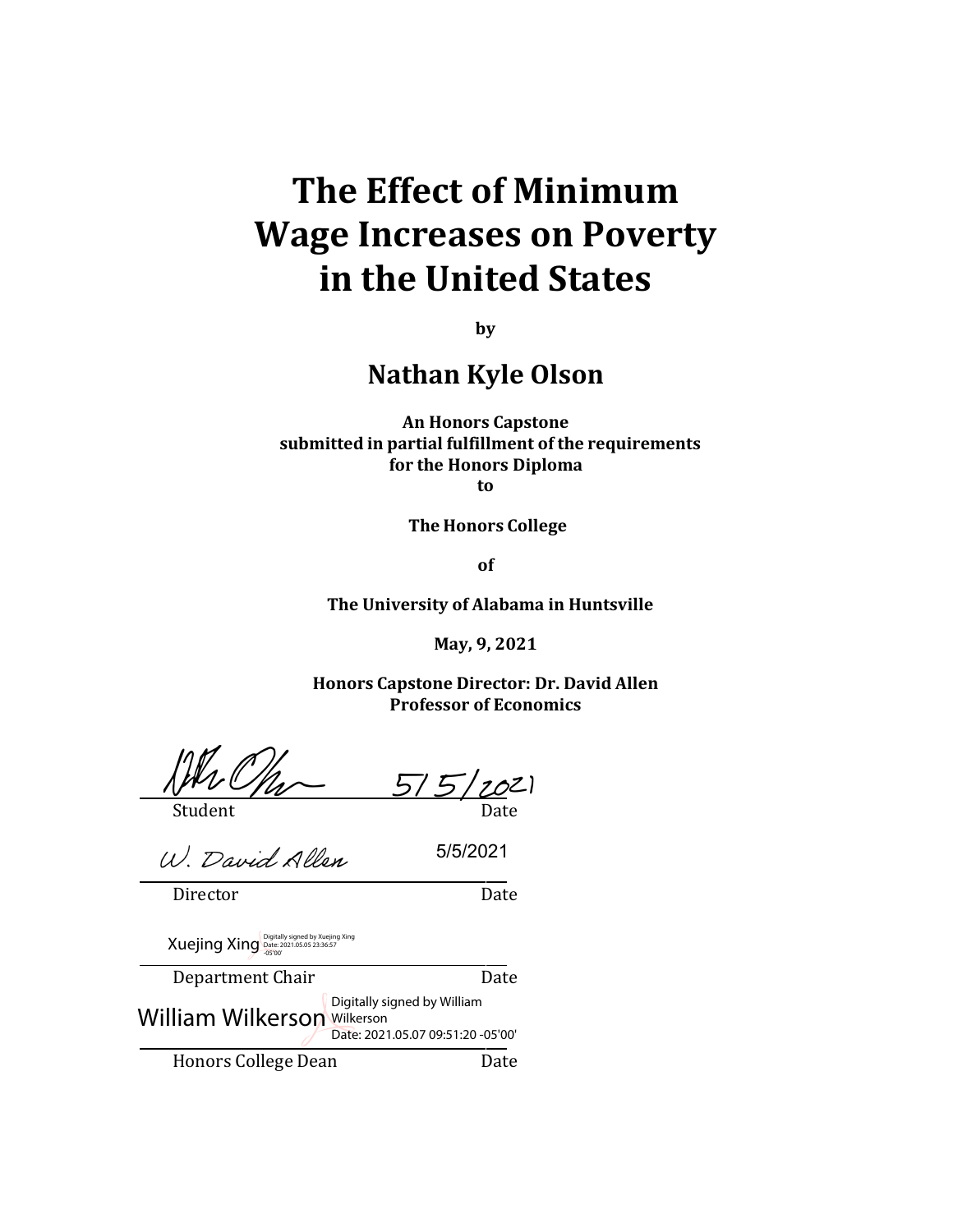

Honors College Frank Franz Hall +1 (256) 824-6450 (voice) +1 (256) 824-7339 (fax) honors@uah.edu

#### Honors Thesis Copyright Permission

#### This form must be signed by the student and submitted as a bound part of the thesis.

In presenting this thesis in partial fulfillment of the requirements for Honors Diploma or Certificate from The University of Alabama in Huntsville, I agree that the Library of this University shall make it freely available for inspection. I further agree that permission for extensive copying for scholarly purposes may be granted by my advisor or, in his/her absence, by the Chair of the Department, Director of the Program, or the Dean of the Honors College. It is also understood that due recognition shall be given to me and to The University of Alabama in Huntsville in any scholarly use which may be made of any material in this thesis.

Nathan Kyle Olson

Student Name (printed)

 $N$ bothe al

Student Signature

 $\frac{1}{5}/2021$ 

Date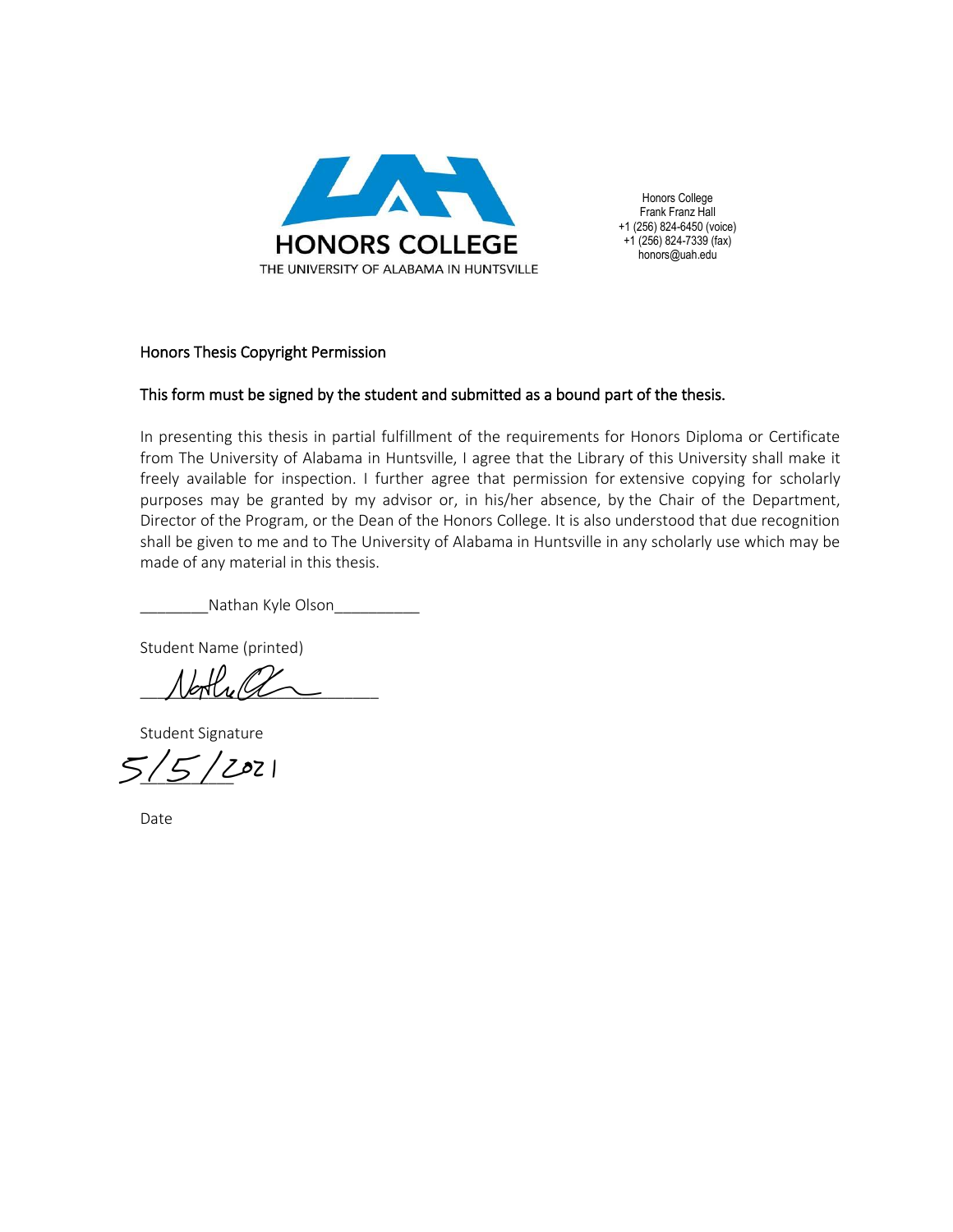### Table of Contents

| Dedication                                                                  | $\overline{2}$ |
|-----------------------------------------------------------------------------|----------------|
| Abstract                                                                    | 3              |
| Introduction                                                                | 4              |
| Chapter 1: Conceptual Models of the Minimum Wage in<br><b>Labor Markets</b> | 5              |
| Chapter 2: Empirical Evidence of the Effects of<br>Minimum Wage on Poverty  | 10             |
| Conclusion                                                                  | 17             |
| <b>Works Cited</b>                                                          | 19             |
| Figures                                                                     | 21             |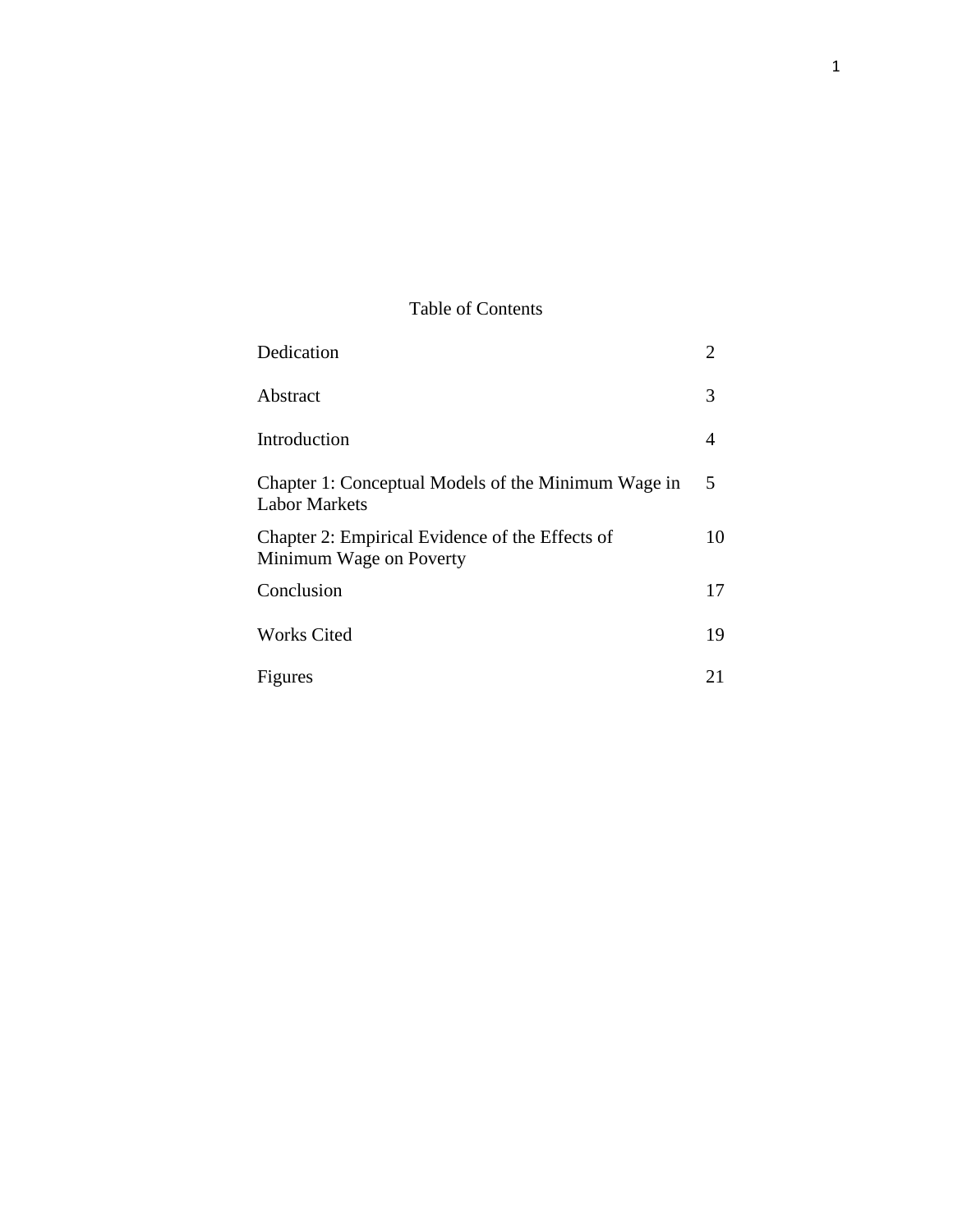Dedication:

This paper is dedicated to Dr. David Allen. His help and patience with my economics education and development is greatly appreciated.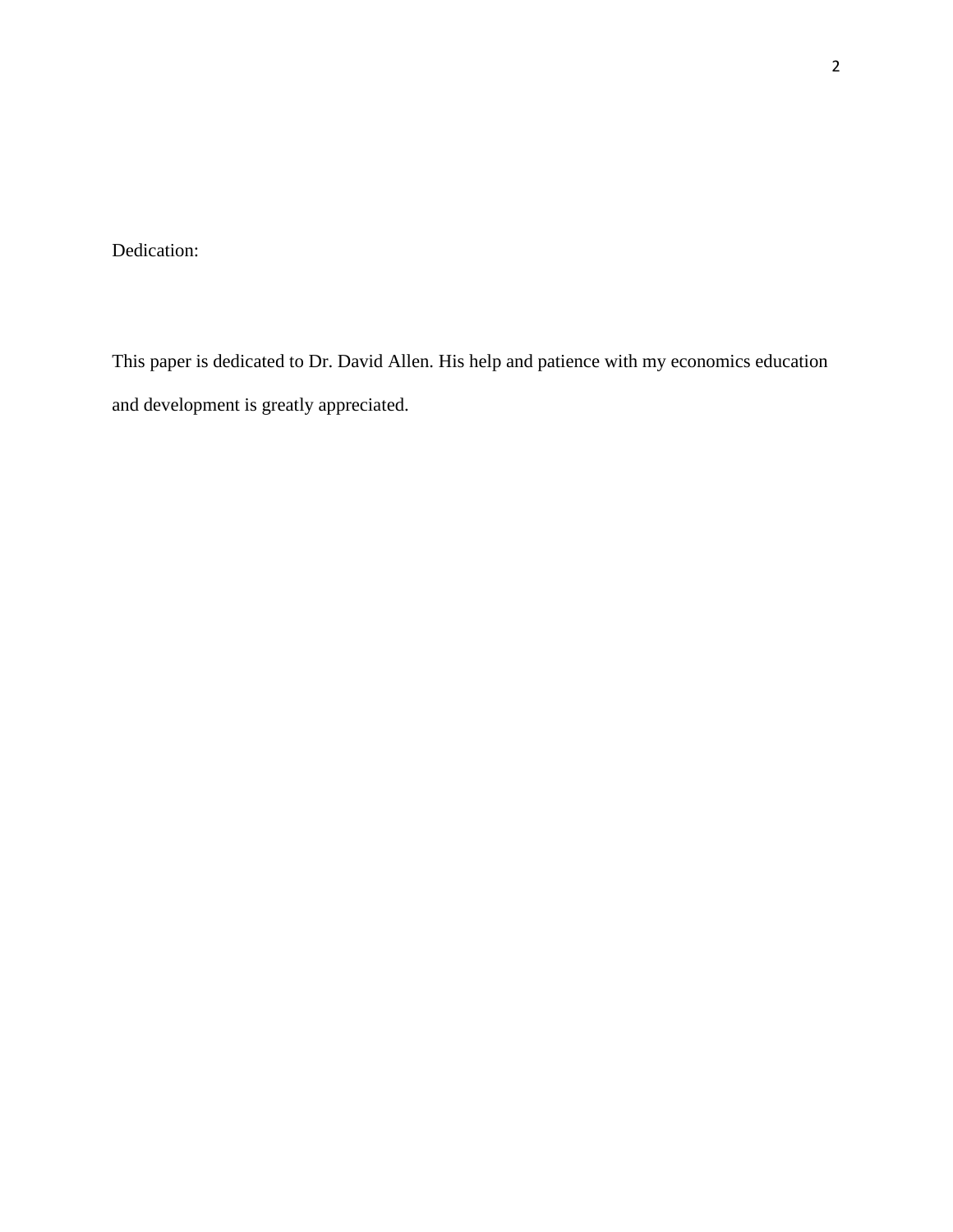#### **Abstract**

Analyzing the data from various studies, this paper reviews the effectiveness of minimum wage increases in reducing poverty among workers, low skilled immigrants, and single mothers. The effect of minimum wage increases on reducing poverty are insignificant for all groups studied. The consensus of the literature reviewed is that minimum wages fail to decrease poverty due the increases mainly benefiting nonpoor households.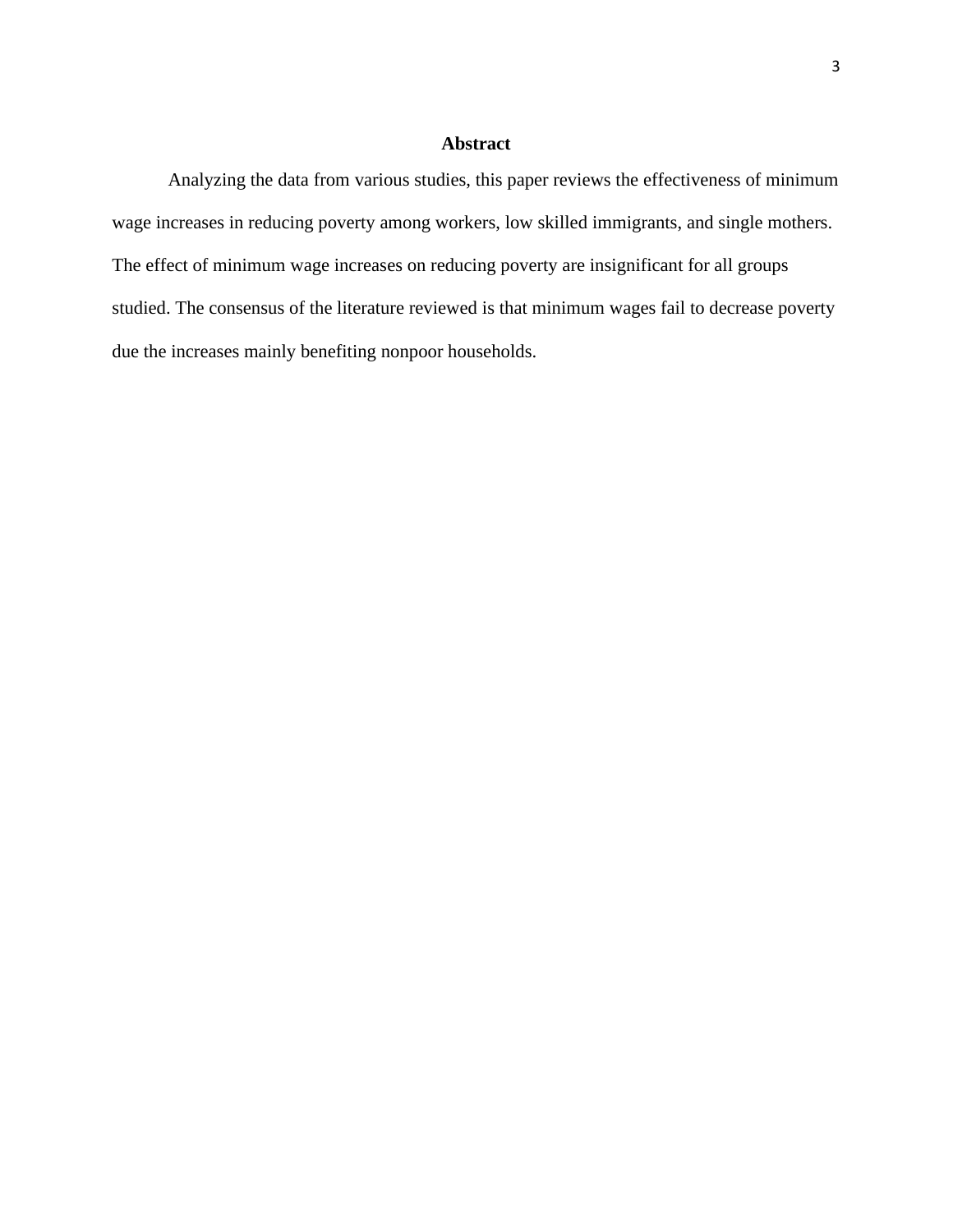#### **Introduction**

The minimum wage is one of the most popular economic policy tools discussed in the public sphere. Of note, President Joe Biden (20 in his joint address to Congress commented "Let's raise the minimum wage to \$15" and that "no one working 40 hours a week should live below the poverty line". As well, Tom Kludt (2016) reported that then-presidential nominee Donald Trump supported raising the minimum wage. However, that begs the question if raising the minimum wage is effective at reducing poverty?

To ascertain the effectiveness of the minimum wage in reducing poverty, this paper reviews the general effects of the minimum wage on employment. The three general models are perfectly competitive labor markets, monopsonistic labor markets, and oligopsonistic labor markets. Once the employment effects of those models are understood, the analysis will turn to the effectiveness of minimum wage increases in alleviating poverty of workers in general, of immigrants, and of single mothers. To analyze the effectiveness of minimum wage in improving the welfare of these groups, this paper will review the empirical evidence of various studies correlating minimum wages and poverty.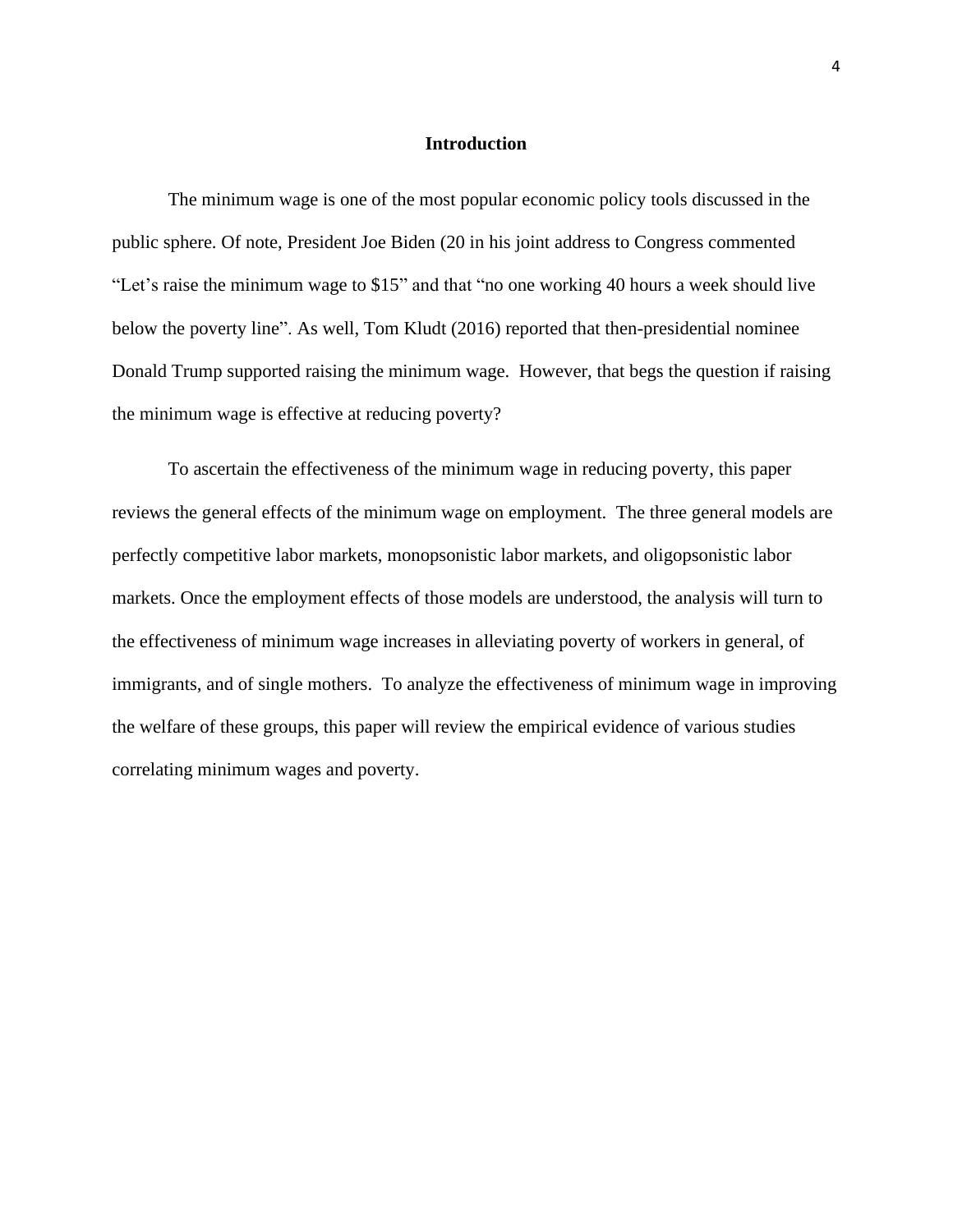#### **Chapter 1: Conceptual Models of the Minimum Wage in Labor Markets**

Before examining the effects of the minimum wage on poverty rates, it is important to review the effects of minimum wage on employment. Employment is the chief source of income and increases to employment could improve a worker's income. Improving worker's income could then lift them out of poverty. According to Valletta (2006) employment status is tied with family living arrangements as the most important factors associated with poverty. The analysis will focus on the effects of the minimum wage on employment. The general models are of perfect competition in labor markets, monopsonistic labor markets, and oligopolistic labor markets.

The first model is that of perfect competition where there are many firms in the labor market so that no single firm can influence the market wage. As Rocheteau and Tasci (2007) describe "Firms have no power to set wages" in competitive labor markets. An example of a perfectly competitive market may be that of an area with many individual farms and farm hands. Each individual firm is a "price taker" in that it must accept the going wage rate of the market. A graphical model is found in Figure 1. Collectively, the firms hire the workers  $(Q^*)$  at wage  $(W^*)$ such that the marginal product of labor ( $MRP<sub>L</sub>$ ) equals the supply of labor ( $S<sub>L</sub>$ ). Figure 2 the employment decision for an individual firm in a perfectly competitive market. For an individual firm, the labor supply curve becomes horizontal. Kim (2004) notes that the supply curve also serves as the marginal cost of labor curve for the firm  $(MC_L)$  and the firms demand for labor  $(d_L)$ also serves as the marginal revenue product of labor for the firm  $(MRP<sub>L</sub>)$ . To maximize profits, the firm hires an amount of labor (q<sup>\*</sup>) such that  $W^* = MC_L = MRP_L$ .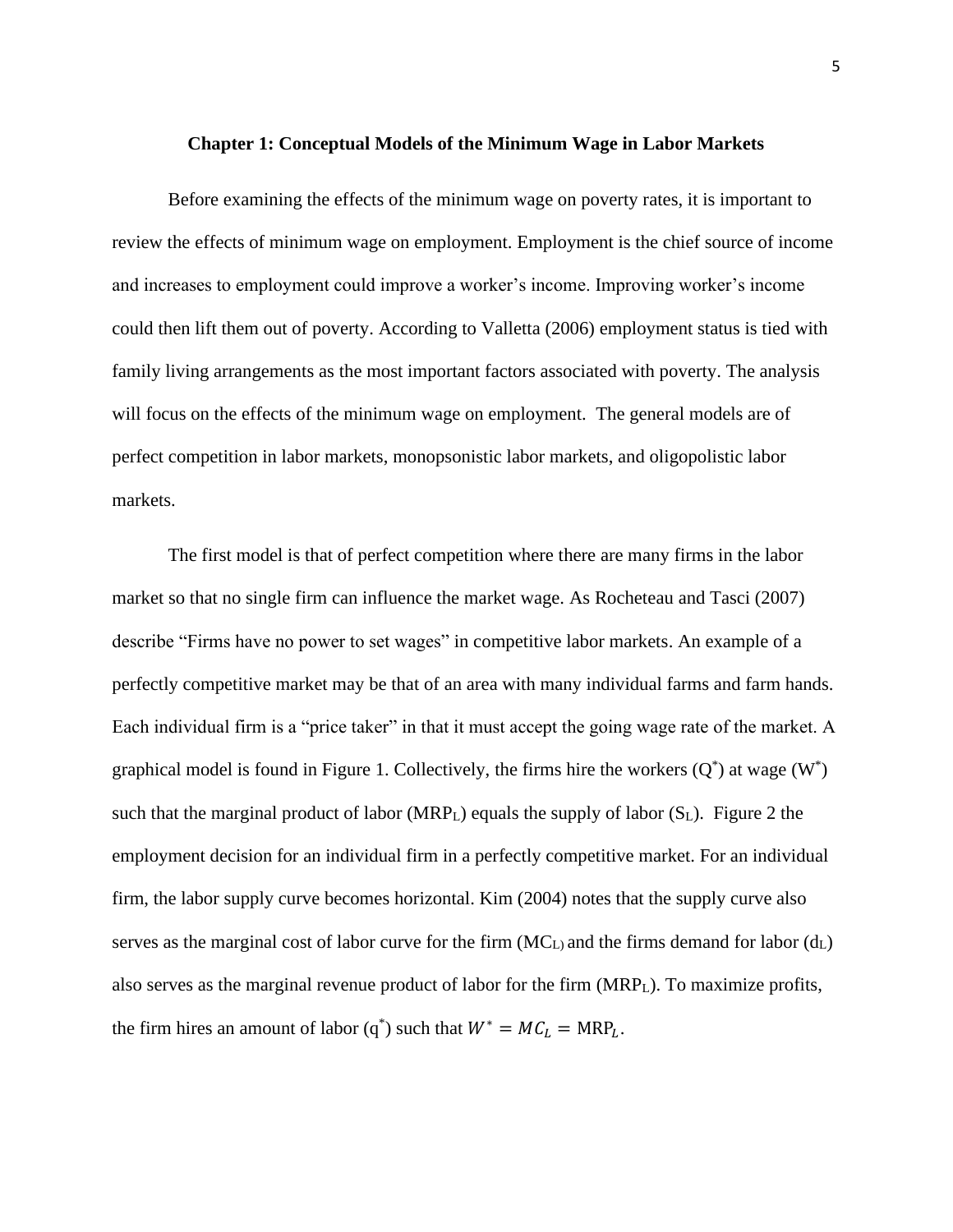Now suppose that Congress passes a minimum wage law such that minimum mandated wage (W<sup>min</sup>) is greater than the equilibrium wage. More workers are willing to work at the higher wage ( $Q^{\min}$ s) than the firms collectively would like to hire at that wage ( $Q^{\min}$ <sub>D</sub>). Rocheteau and Tasci (2007) comment that "some unemployed workers would gladly work for a lower wage but cannot find a job" since firms are forced to reduce their labor forces by the higher mandated wages. Therefore, firms hire less workers than those willing to work creating unemployment. This is reflected in Figure 2. The minimum wage raises the marginal cost curve for each firm. In order to maximize profits, each firm adjusts it employment levels so that  $W^{min} = MC_L = MRP_L$ which leads to reduction in the number of workers the firm hires  $(q_{min})$ . This unemployment could be resolved by repealing the minimum wage. Firms will hire workers (or reduce employees' wages) until they return to equilibrium levels. As well, some workers will be unwilling to work for lower wages and exit the labor market. Therefore, each firm hires as many workers as they see fit, and everyone in the labor market who seeks work is employed.

The second model of monopsony analyses a labor market where a single firm faces the entire labor supply. In such a scenario, the firm is a wage setter. The classic example of such a firm is a remote mining town where the mining company is the only source of employment. The labor supply would be the town's population (assuming that the mining firm cannot attract outside workers nor can workers move away from the town). A graphical model of this monopsony is described in Figure 3. The monopsonistic firm the hires the quantity of labor  $(Q_L^*)$ such that the marginal revenue product of labor (MRP<sub>L</sub>) equals the marginal cost of labor (MC<sub>L</sub>) in order to maximize profits. Workers are exploited since the wage they are paid is less than their marginal revenue product. The wage under monopsony is less than the wage in a perfectly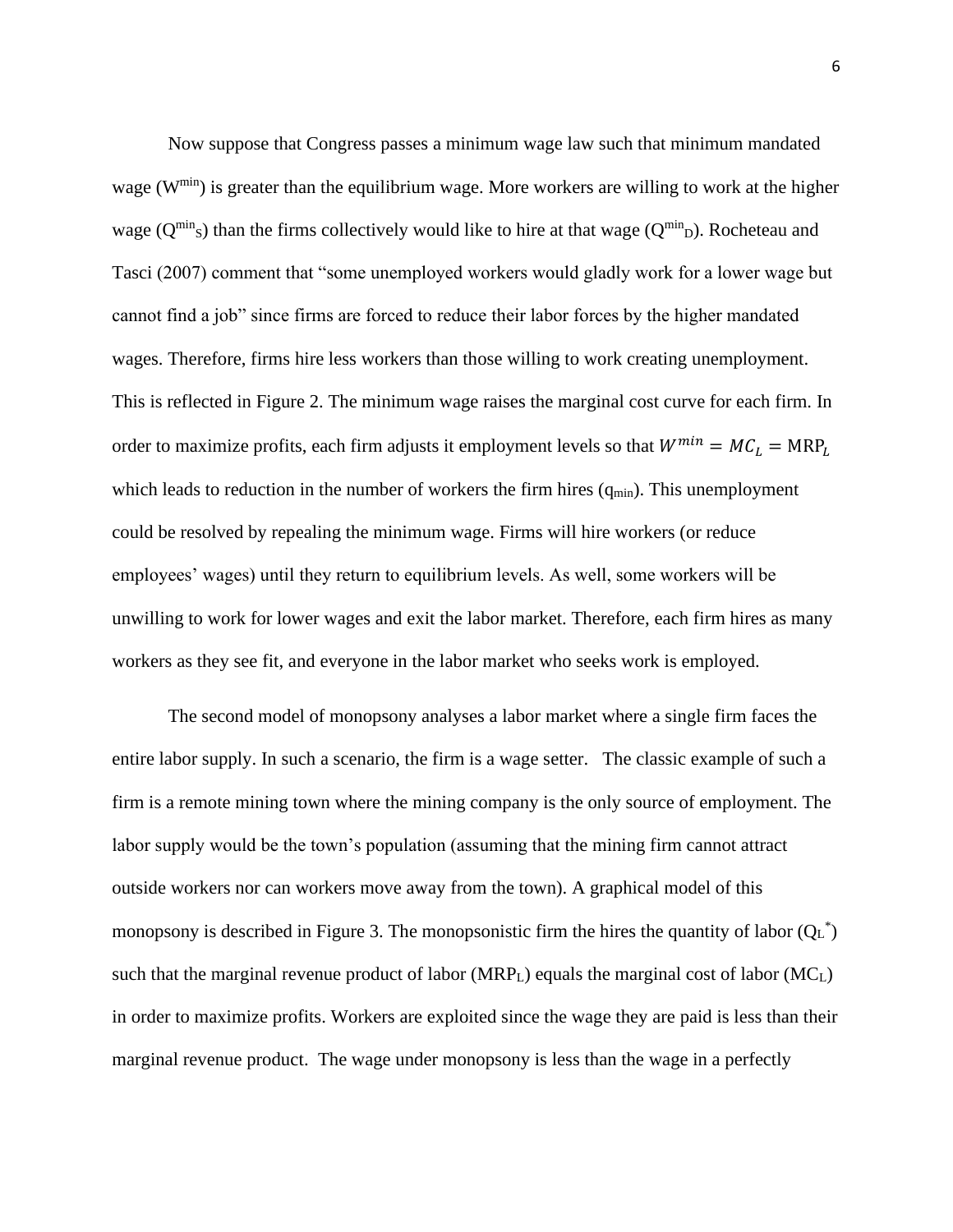competitive market  $(W^{PC})$  and the firm hires less labor under monopsony than under perfect competition  $(Q_L^{PC})$ .

Again, suppose that Congress enacts a minimum wage above the monopsonistic wage. Figure 4 depicts the impact the minimum wage would have on this theoretical market. Rocheteau and Tasci (2007) note that the minimum wage flattens the marginal cost curve so at the minimum wage rate (W<sup>min</sup>) until it intersects the labor supply curve at point A. The marginal cost curve then continues from point B onward. Where the minimum wage intersects the supply curve then determines the new equilibrium employment level  $(Q^{min})$ . This new level of employment is higher than the employment level than without the minimum wage. Thus, the minimum wage in monopsonistic labor market results in both higher wages and higher employment.

The last model to consider is that of an oligopsonistic labor market. Bhaskar, Manning, and To (2002) describe an oligopsony as "a situation where employer market power persists despite competition with other employers". In this type of labor market, employers can still act a wage setter even though the face competition from other firms. An example of an oligopsonistic labor market would be a mining town with a few mining companies. Kim's (2004) kinked labor supply model provides a sufficient general model for the effects of the minimum wage in this market. The kinked labor supply model for firm is depicted in Figure 5. It is important to note that this model assumes that each firm acts independently and approximately the same size. There are other models of oligopsonies that reduce these restrictions, but the general effect of the minimum wage stays roughly the same throughout. A key difference between the monopsonistic model and the oligopsonistic model is the kinked supply curve and the resulting disjointed marginal cost curve. The kink results from the wage competition the firm faces from its fellow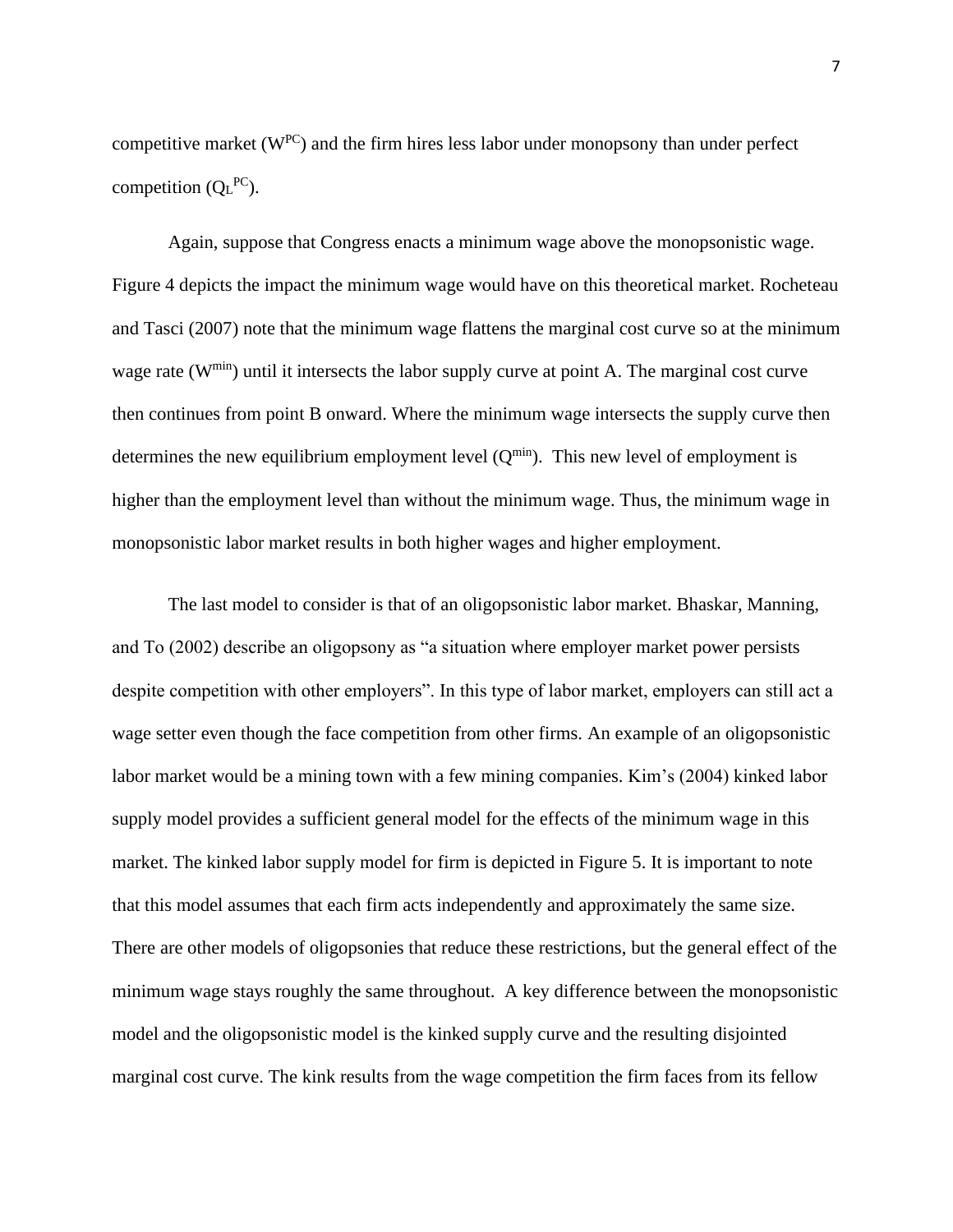oligopsonists. If the firm raises the wage at the kink  $(W^*)$ , Kim (2004) describes that the other competing will also raise their wages (to retain its employees), reducing the number of employees the firm can attract resulting in the steeper, less elastic upper half of the supply curve  $(S_L^{\sim})$ . Conversely, if the firm reduced its wage, the firm would lose employees to the higher paying firms, resulting in the more elastic, shallower supply curve (SL). The marginal cost curve  $(MC_L-B-A-MC_L)$  then becomes disjointed due to the kink in the supply curve. The equilibrium employment level  $(Q_L^*)$  corresponds to where the marginal revenue product of labor (MRP<sub>L</sub>) intersects the marginal cost curve. The supply curve at  $Q_L^*$  results in the equilibrium wage of W<sup>\*</sup>. Again, similar to monopsonistic model, less workers are hired than in perfect competition and the workers who are hired are paid less than in perfect competition.

Finally, suppose that a minimum wage law in enacted. Similar to the effects modeled in monopsony, this results in a higher wage and more employment. This is accomplished by the minimum wage ( $W^{min}$ ) changing the marginal cost curve to be  $W^{min}$ -D-E-MC<sub>L</sub><sup> $\sim$ </sup>. This new marginal cost curve intersects the marginal revenue product of labor curve results in the new profit maximizing level of employment  $(Q^{min})$ .  $Q^{min}$  is greater than the employment level before the minimum wage regulation. This applies to each firm and since all firm are hiring more workers, the total employment will rise. Thus, a minimum wage could improve both employment and wages under an oligopsony.

In summary, only under a perfectly competitive model are minimum wages expected to harm employment. Imperfectly competitive markets, such as monopsonies and oligopsonies with minimum wages should improve employment levels. A naive hypothesis results that areas with imperfect labor markets should see a decrease in poverty with the enaction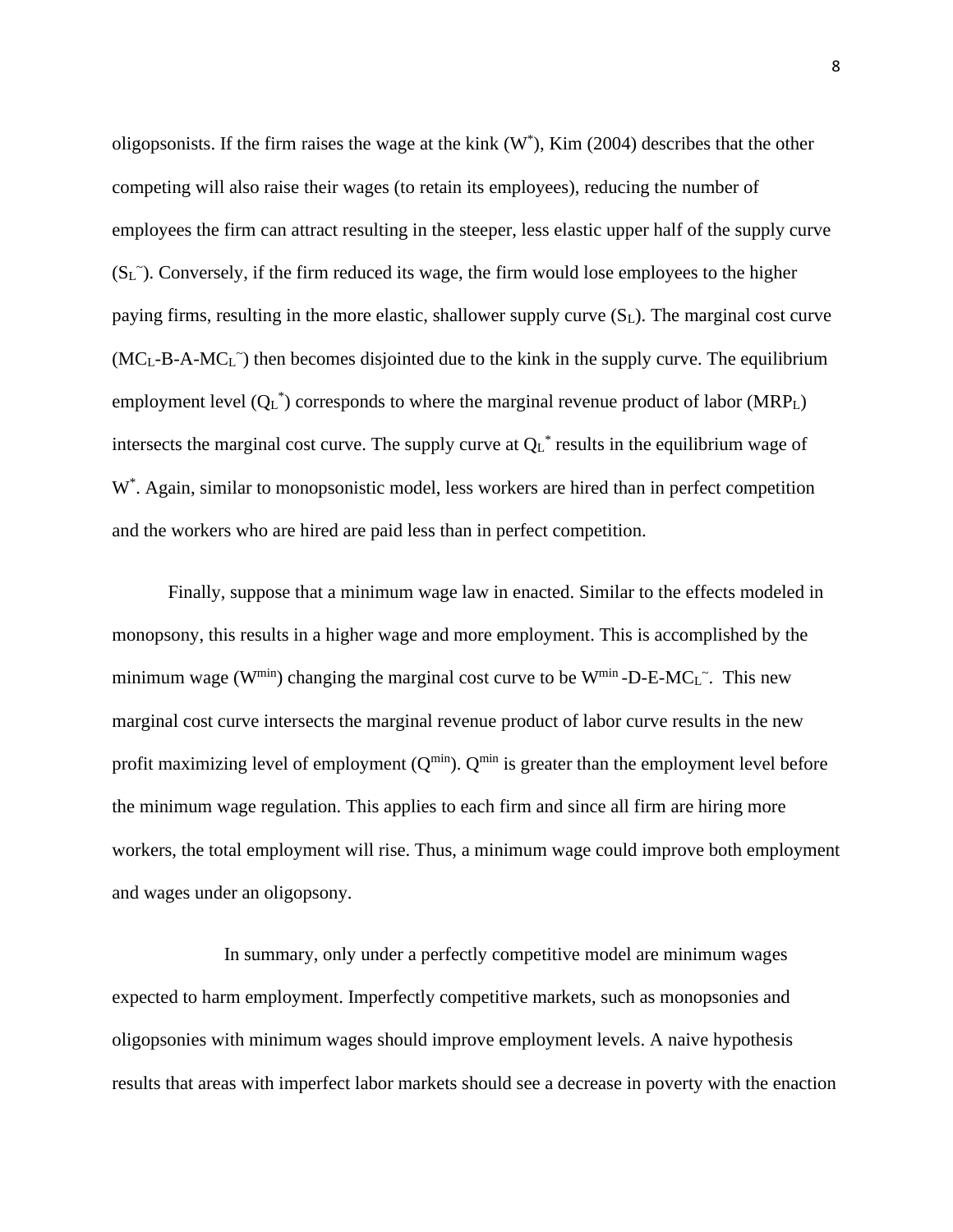of minimum wage laws. The logic is a that minimum wage laws theoretically increase employment and wages; therefore, more people will be generating higher incomes reducing poverty.

Before analyzing the effects of the minimum wage on poverty, it is important to first review the empirical effects that the minimum wage has on employment. If minimum wages have negative employment effects, there then exists a logical chain that reduced employment reduces incomes, increases poverty (or at minimum having no impact on poverty).

Wolfson and Belman (2019) conduct a meta-analysis of 37 studies on the effects of the minimum wage on employment. The estimated employment elasticity is -0.082. This indicates that the minimum wage increases have a negative impact on employment albeit small effect. Wolfson and Belman (2019) highlight that this is smaller than the previous consensus range of -0.3 to -0.1 meaning that the employment effects of the minimum wage are also decreasing in magnitude. This result is weakly consistent with that of a perfectly competitive labor market, since an increase saw a small but negative effect on employment. Finally, Wolfson and Belman (2019) conclude that "the minimum wage has negative employment effects", but the effects are mostly localized to teenagers. This then sheds doubt on the possibility of minimum wages decreasing poverty, since the minimum wage has little effect on employment.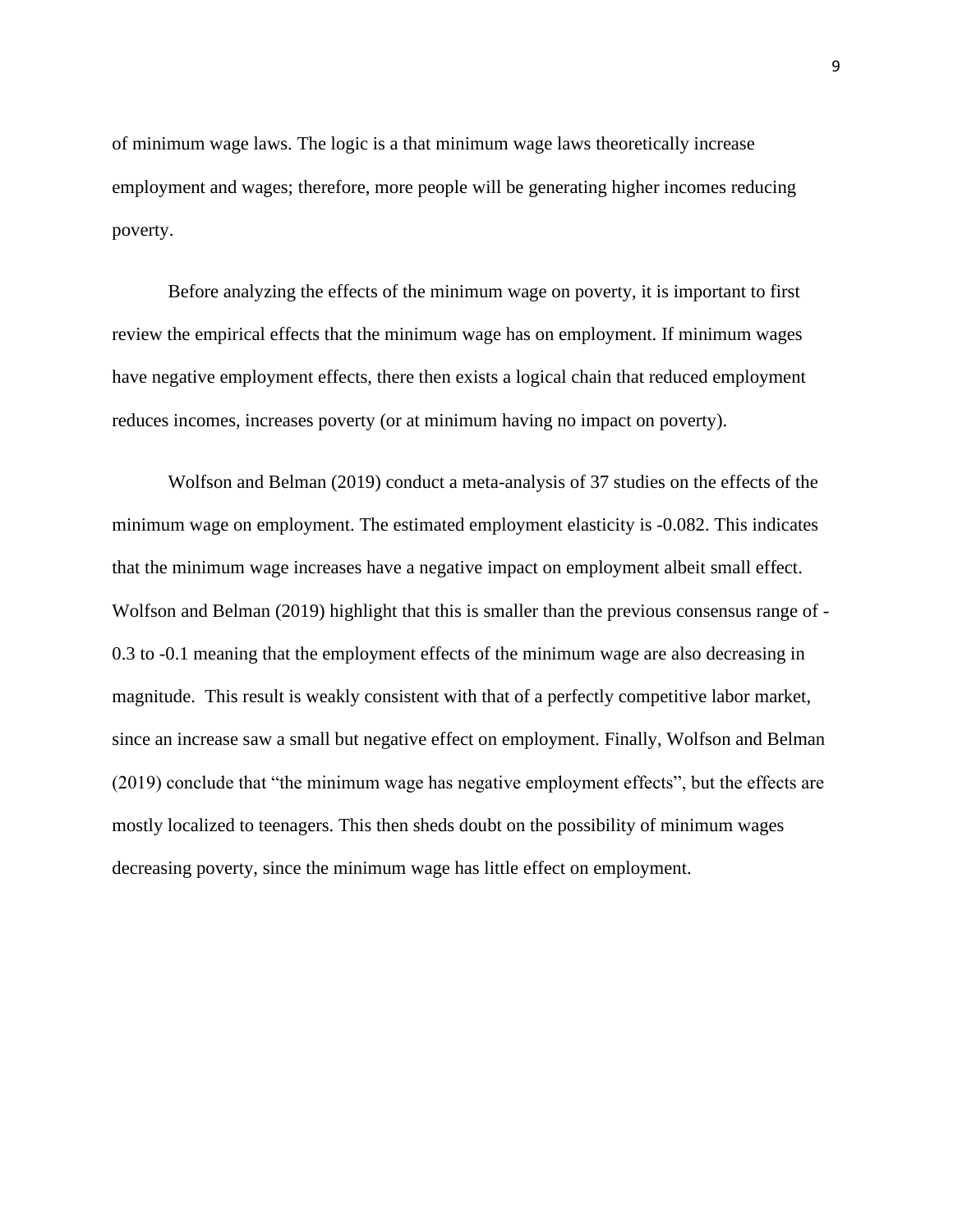#### **Chapter 2: Empirical Evidence of the Effects of Minimum Wage on Poverty**

The theory states that, under certain conditions, minimum wage increases should lead to increased employment and by extension lead to improvements in welfare. By examining the impact of the minimum wage on selective groups in the United States, the effectiveness of these minimum wage increase can be verified.

Burkhauser and Sabia (2007) analyzed the effects of increasing the minimum wage from \$5.15 per hour to (at the time, proposed) \$7.25 per hour on poverty. In the study, poverty was defined as having an income-to-needs ratio of less than 1.00. Using the 2003 household adjusted poverty line defines the need for a family, while the total household income was the income. Burkhauser and Sabia (2007) explain that for a family of four in 2003, the poverty line was and income of \$18,810; if a household had a total income of \$37,620, their income-to-needs ratio would be 2.0. Secondly, low wage workers are defined as earning less than 50% of the average private sector wage. Between 1939 and 2003, Burkhauser and Sabia (2007) cite that there was a decline in the relationship between being a low wage worker and the head of a poor household. In 1939, 31% of low wage workers were heads of poor households, while in 1969 it dropped to 11%, and in 2003, it fell to 9%. Conversely, low wage workers who were heads of households (regardless of income-to-needs ratio) decreased from 34% in 1939 to 21% in 1979, then increasing slightly to 29% in 2003. The relationship between being a low wage earner and living in poverty decreased, as Burkhauser and Sabia (2007) explain due to "low wage workers increasingly becoming the second or even third workers in nonpoor households". As well, low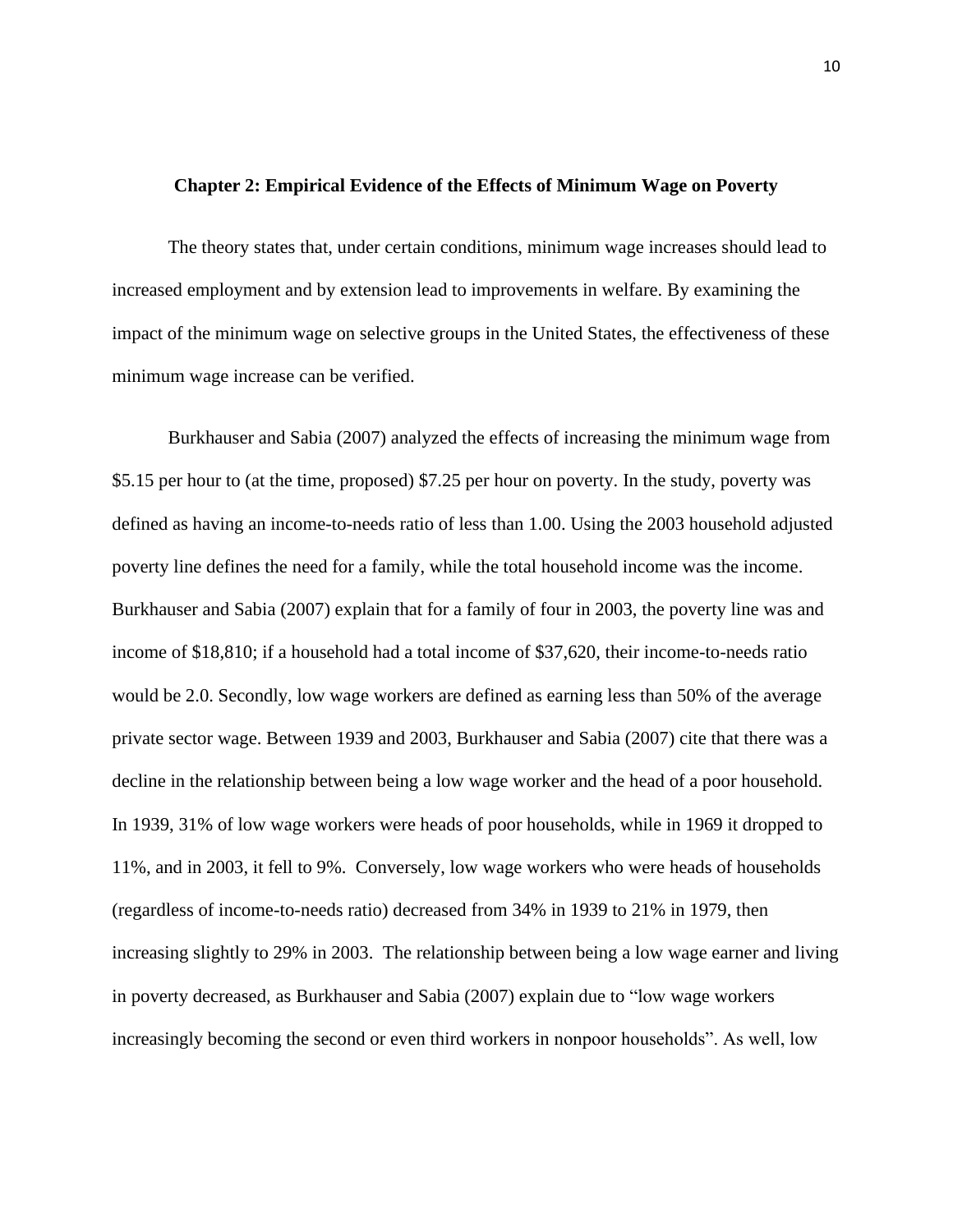wage-earning heads of households had incomes supplemented by the earnings of other members pushing the household above the poverty line.

Burkhauser and Sabia (2007) then compare the effects of state increases to minimum wages and reductions in poverty from 1988 to 2003. Burkhauser and Sabia (2007) found no significant relationship between minimum wage increases and the poverty levels in states. They further specify the effects of minimum wages on workers and poverty since, as Burkhauser and Sabia (2007) explain, "poor families with no workers might be driving the insignificant relationship" of minimum wage increases and poverty in general. When specifying to only workers, again Burkhauser and Sabia (2007) found no significant relationship between decreases in poverty and the increase in minimum wages. A possible explanation is that the increase in wages helped some families escape poverty but decreases in employment drove other families into poverty. Another explanation, according to Burkhauser and Sabia (2007), is that minimum wage increases are not well targeted at poor workers.

Burkhauser and Sabia (2007) then examine the "target efficiency" of minimum wage increases by analyzing the benefits of different income strata workers. For the minimum wage to have high target efficiency, it must benefit poor workers more than higher income level workers. Burkhauser and Sabia (2007) achieve this analysis by simulating the effects of the (at the time) previous minimum wage increase from \$4.25 to \$5.15 in 1997 and the (at the time) proposed increase from \$5.15 to \$7.25 for 2003. Importantly, Burkhauser and Sabia (2007) ignore any negative employment effects (such as layoffs or reductions in hours) in order to create a "best case" scenario for minimum wage increases. Each increase would benefit less than 10% of all workers in the United States economy. For poor workers, only 27.3% were helped by the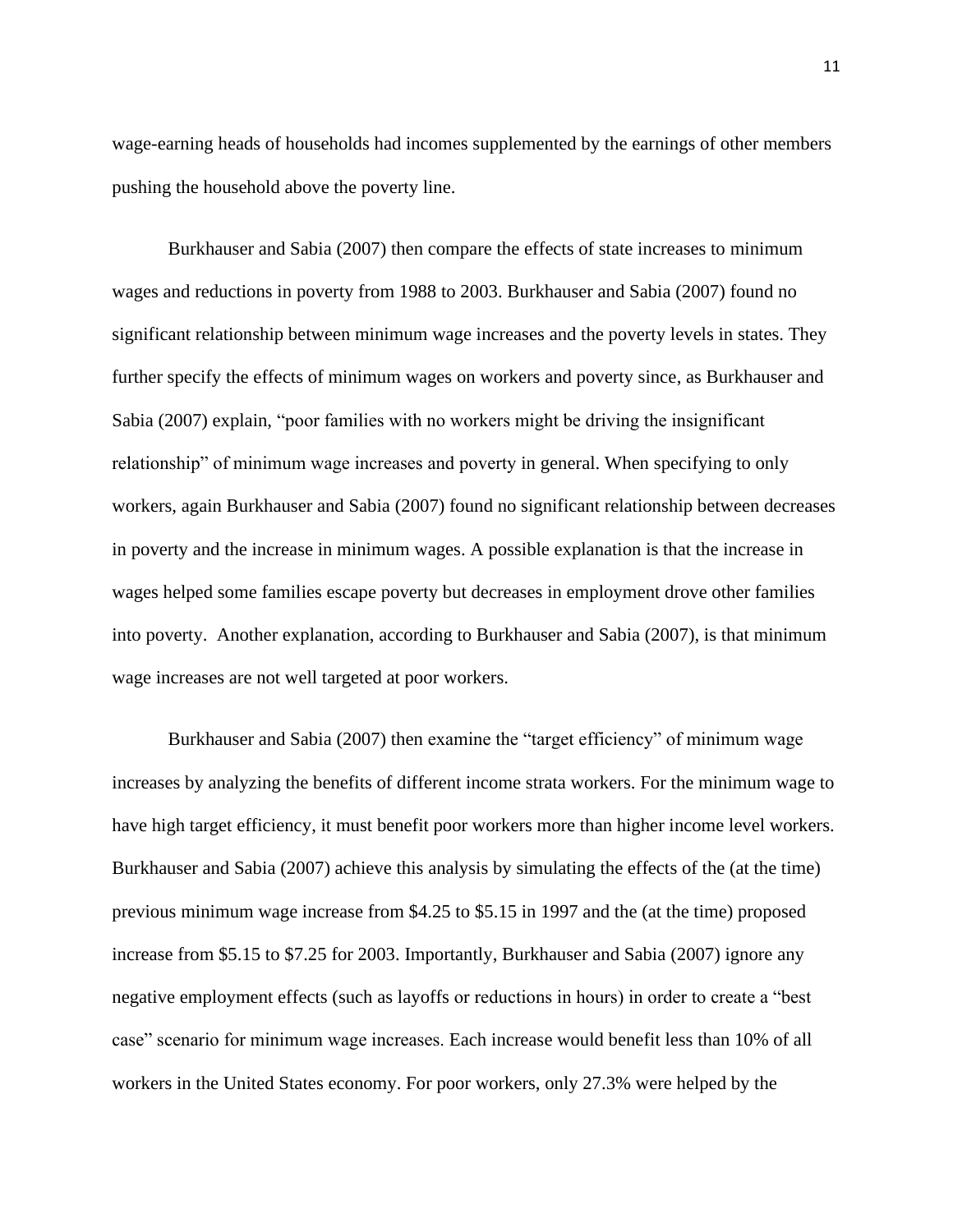increase to \$5.15 and slightly more would be helped at 31.1% for the proposed \$7.25. A majority of poor workers would see no benefit from the increased minimum wage. Burkhauser and Sabia (2007) also found that over 60% of minimum wage earners lived in households with income-toneeds ratios of 1.5 or higher for both increases. Over 40% of minimum wager earners for both periods were in households with ratios of 3.00 or greater. Of the benefits gained from the increases, poor households gained only 14.2% from the \$5.15 increase and 12.7% from the proposed \$7.25. Over 40% of the benefits for both minimum wage increases went to households with ratios of 3.00 or higher.

Burkhauser and Sabia (2007) then conclude that the minimum wage increases would do little to improve the welfare of poor workers due to very few of them receiving the benefits of the increase. These workers did not benefit due to many of them earning above the increased minimum wage. The wage increases were not target efficient since 14.7% of all workers helped were poor, even under the optimistic assumptions.

Following the minimum wage increase to \$7.25 in 2009, Sabia and Burkhauser (2010) repeated their analysis of the effectiveness of the minimum wage. They first analyzed the effectiveness of state minimum wage increases in reducing state poverty levels from 2003 until 2009. Sabia and Burkhauser (2010) found no statistically significant relationship between state minimum wage increases and reductions in poverty. They also note that the poverty elasticity is small, suggesting that the lack of poverty diminishing effects is not wholly attributable to poor families.

In regard to the new federal minimum wage of \$7.25, Sabia and Burkhauser (2010) found that only 29% of poor workers benefited from the increase. This is slightly less than what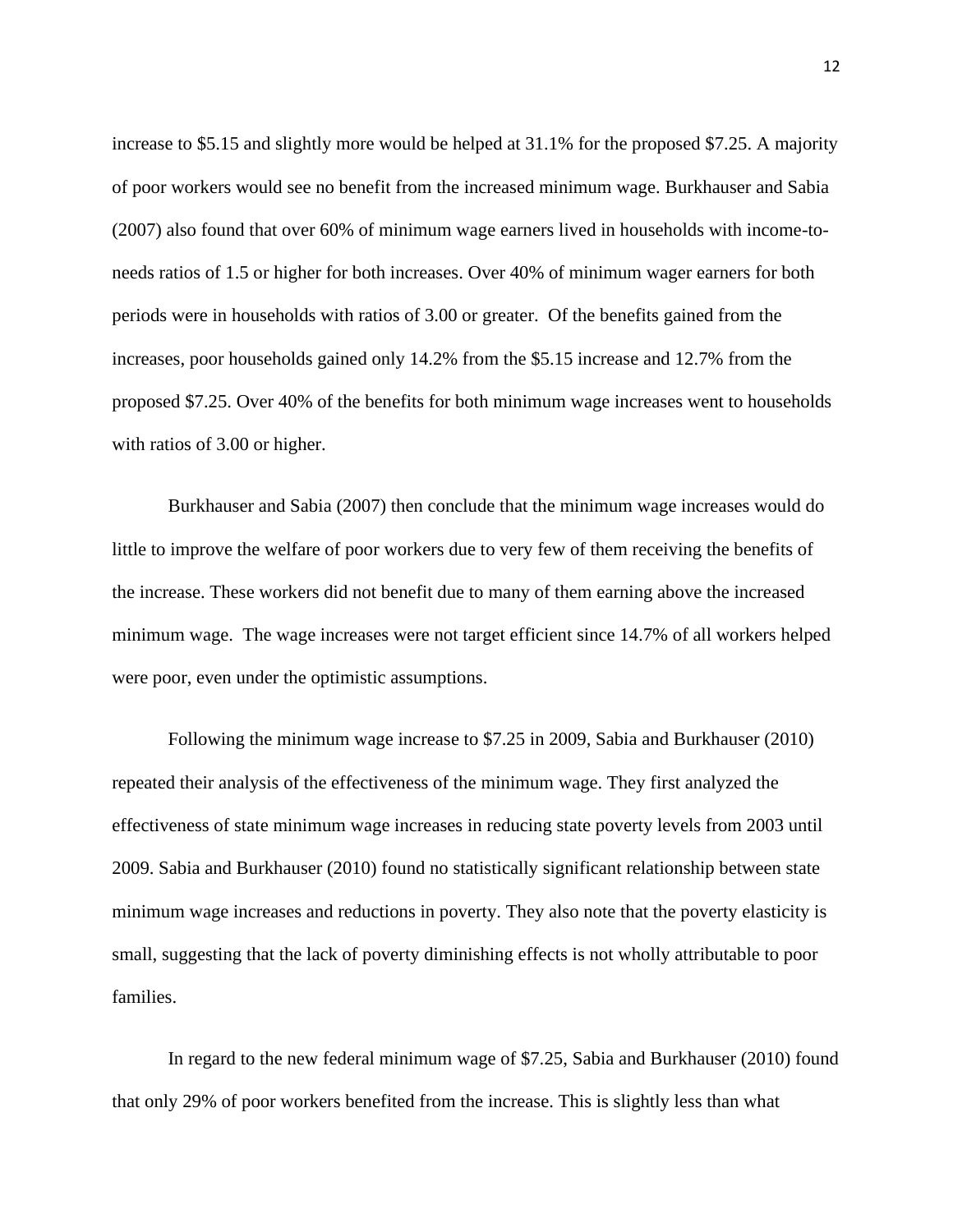Burkhauser and Sabia (2007) had predicted. Thus, the increase in the minimum wage did not improve the wages for a majority of workers from poor households. As well, only 15.5% of the net benefits of the increase went to poor households, indicating poor target efficiency of the \$7.25 minimum wage increase. This is slightly larger than the 12.7% share for poor households predicted by Burkhauser and Sabia (2007) but it is still quite small.

For the proposed federal minimum wage increase to \$9.50, Sabia and Burkhauser (2010) found that 17.7% of all workers in 2008 would be affected by the minimum wage increase. 51.1% of poor workers would see an increased wage as result of the new regulation. As well, Sabia and Burkhauser (2010) analyzed the share of benefits from the proposed increase. Sabia and Burkhauser (2010) predicted that 10.9% of the benefits of increased minimum wage would go to poor households. Households with ratios of 2.0 and above receive 62% of the benefits of the increase. Of interest, the estimated employment elasticity for the minimum wage increase was -0.086. This is similar to the estimated elasticity of -0.082 found by Wolfson and Belman (2019). Therefore, the proposed increase to \$9.50 had poor target efficiency since a majority of the beneficiaries were from non-poor households.

Both Burkhauser and Sabia (2007) and Sabia and Burkhauser (2010) conclude that the minimum wage is an ineffective tool to reduce poverty. Both agree that a key reason for the ineffectiveness is that poor households do not receive a majority of the benefits of the increase. Over half of the benefits went to households above the poverty line. As well, most workers in poverty earned above the minimum wage increases before they were enacted. Sabia and Burkhauser (2010) also cite the possibility of adverse employment effects of a minimum wage increase which would further weaken its effectiveness. Finally, Sabia and Burkhauser (2010)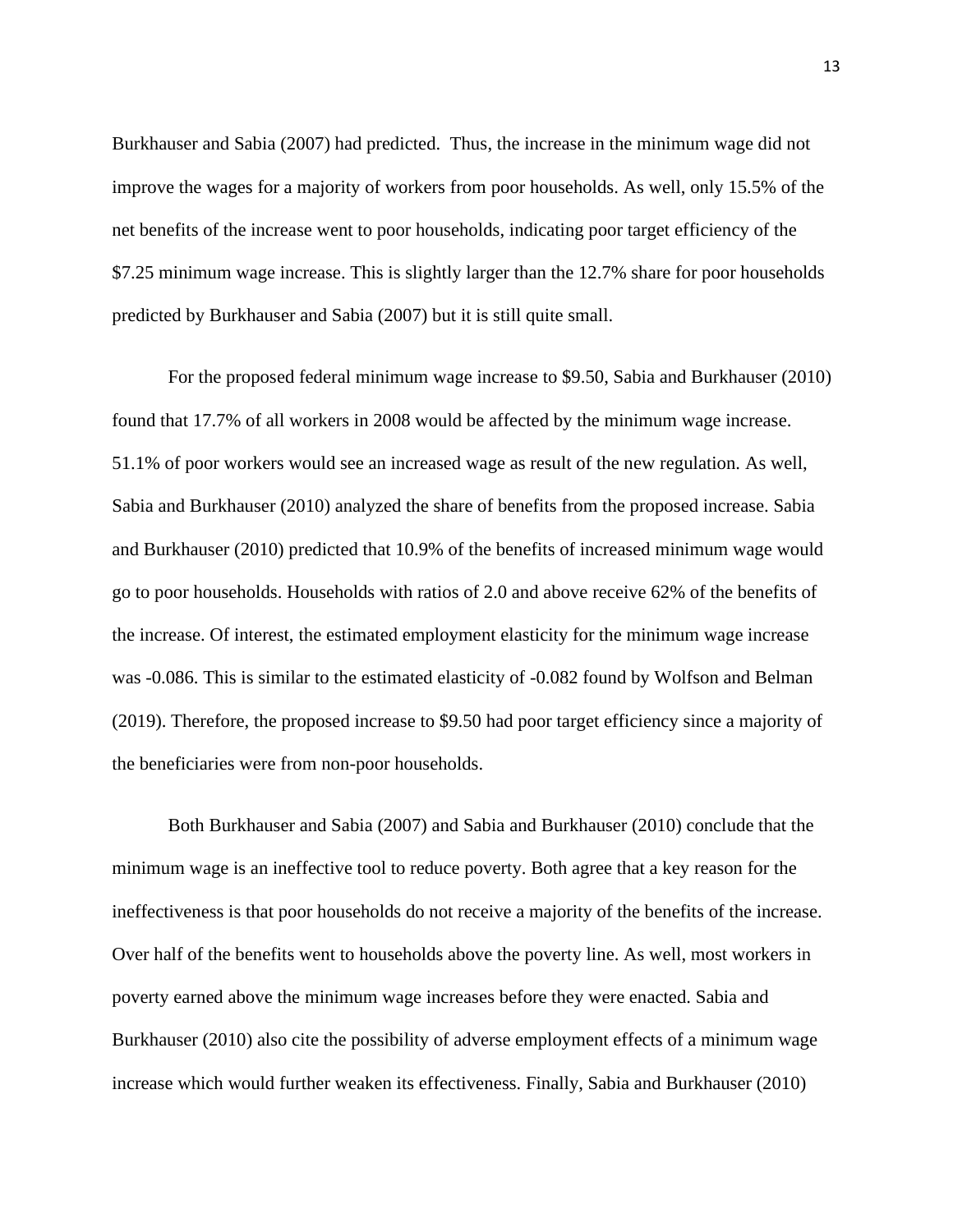predict that the target efficiency of increases is also decreasing, noting that the effectiveness dropped from the poor receiving 15.5% of the benefits to 10.9% of the benefits.

Sabia (2014) considers the effects of minimum wages on poverty from 1979 to 2012 and the effects of the Fair Minimum Wage Act proposal to increase the minimum wage to \$10.10 an hour. For poor workers, Sabia (2014) found that minimum wage increases were statistically insignificant in reducing poverty for households at or below the poverty line. For households, 50% and 100% above the poverty threshold, minimum wage increases lead to statistically significant increases in poverty. A 10% increase in the minimum wage increases poverty in households 50% above the poverty line by 1.39% and for households at 100% above the poverty line, poverty increases by 1.76%. Sabia (2014) cites adverse labor demand effects against nearpoor households as possible cause for the positive correlation. Repeating the analysis and adding controls for family unit, location, and workers, Sabia (2014) found negative but statistically insignificant relationships between poverty and minimum wage increases. Thus, from 1979 to 2012 minimum wage increases had little to do with reductions in poverty.

Sabia (2014) measured the target efficiency of an increase in the minimum wage to \$10.10 an hour. In 2012, Sabia (2014) found that only 13% of low wage workers lived in poor households, with 61% of low wage workers lived in households with incomes double the poverty threshold. Of workers who would see wage increases from the minimum wage increase, Sabia (2014) notes that only 12% of workers would be from poor households: 40% of workers who would see wage increases were from household with incomes three times above the poverty line. Finally, 49% of workers in households under double the poverty line already earns more than \$10.10 and so will not directly benefit from the increase. Sabia (2014) then concludes that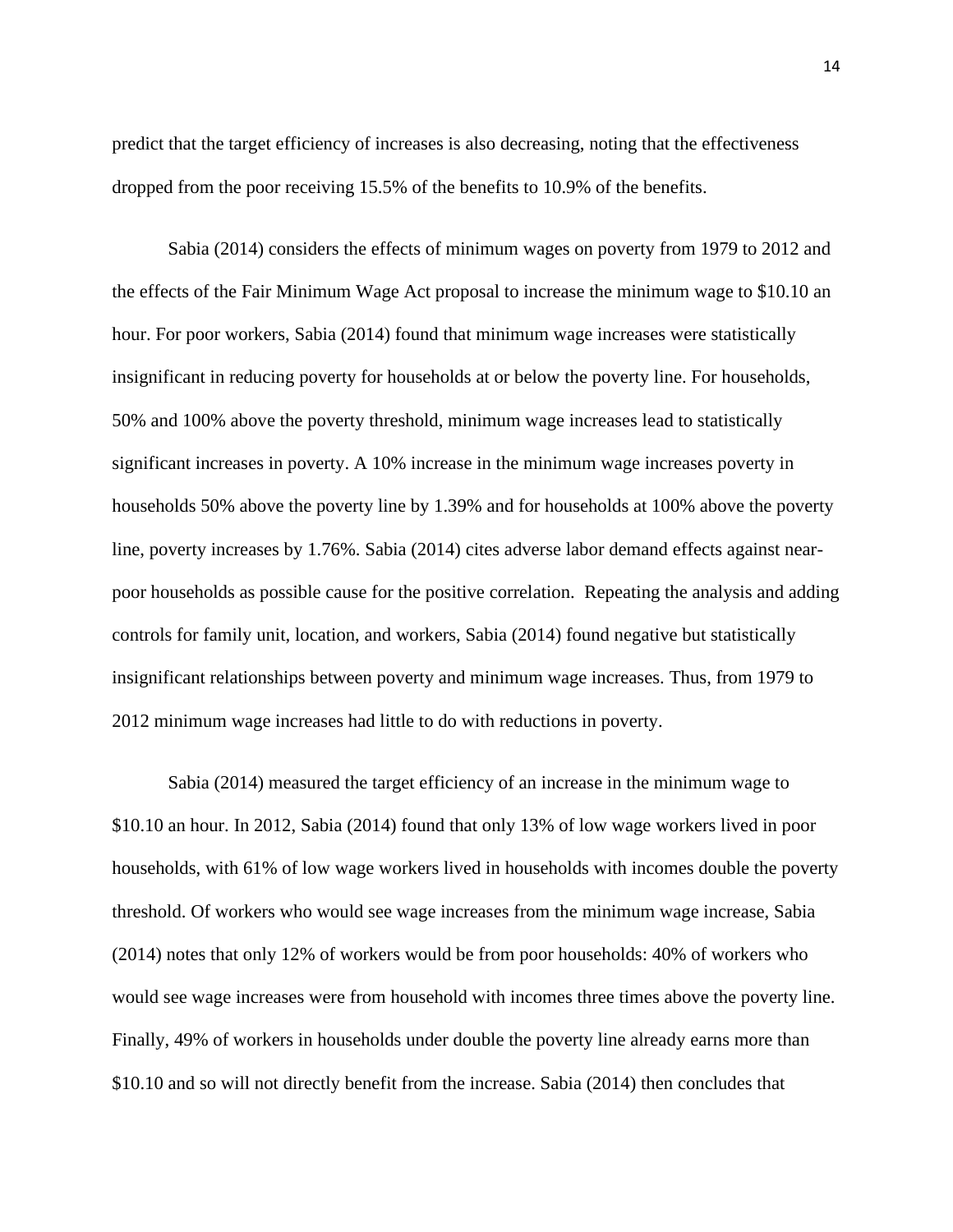minimum wage increases are not well targeted at poor workers and do little to improve their welfare.

The evidence this far indicates that minimum wage increases will not decrease poverty among workers in general. However, the minimum wage increases may benefit certain vulnerable subsections of poor populations. Two populations of interest are low skilled immigrants and single mothers. If the minimum wage increases can alleviate poverty among these subsections, they may be effective poverty reduction tools.

Churchill and Sabia (2019) study the effect of minimum wage increases on immigrants. They note that immigrants are more likely "to be bound by minimum wage increases" and therefore see a greater impact on wages and employment losses. Churchill and Sabia (2019) use the Current Population Survey (CPS) from 1994 to 2016 as the data set. Churchill and Sabia (2019) then define a low skilled immigrant as "a foreign born 20-to 54-year-old without a high school diploma or general education development (GED) who is not a US citizen at birth". The CPS does not define if an immigrant is authorized, so Churchill and Sabia (2019) consider "non-Hispanic immigrants with less than a high school diploma" to likely be unauthorized. Churchill and Sabia (2019) further narrow the study to only analyzing immigrants that reported to be born in Mexico. The poverty threshold has been defined similarly to Burkhauser and Sabia (2007) and Sabia and Burkhauser (2010) with an income-to-needs ratio of less than one.

Churchill and Sabia (2019) found no significant relationship between increases in the minimum wage and decreases in poverty among low skilled immigrants. The relationship between poverty and minimum wage increases, while not significant, are positive. Churchill and Sabia (2019) describe that the "estimated poverty elasticities with respect to the minimum wage

15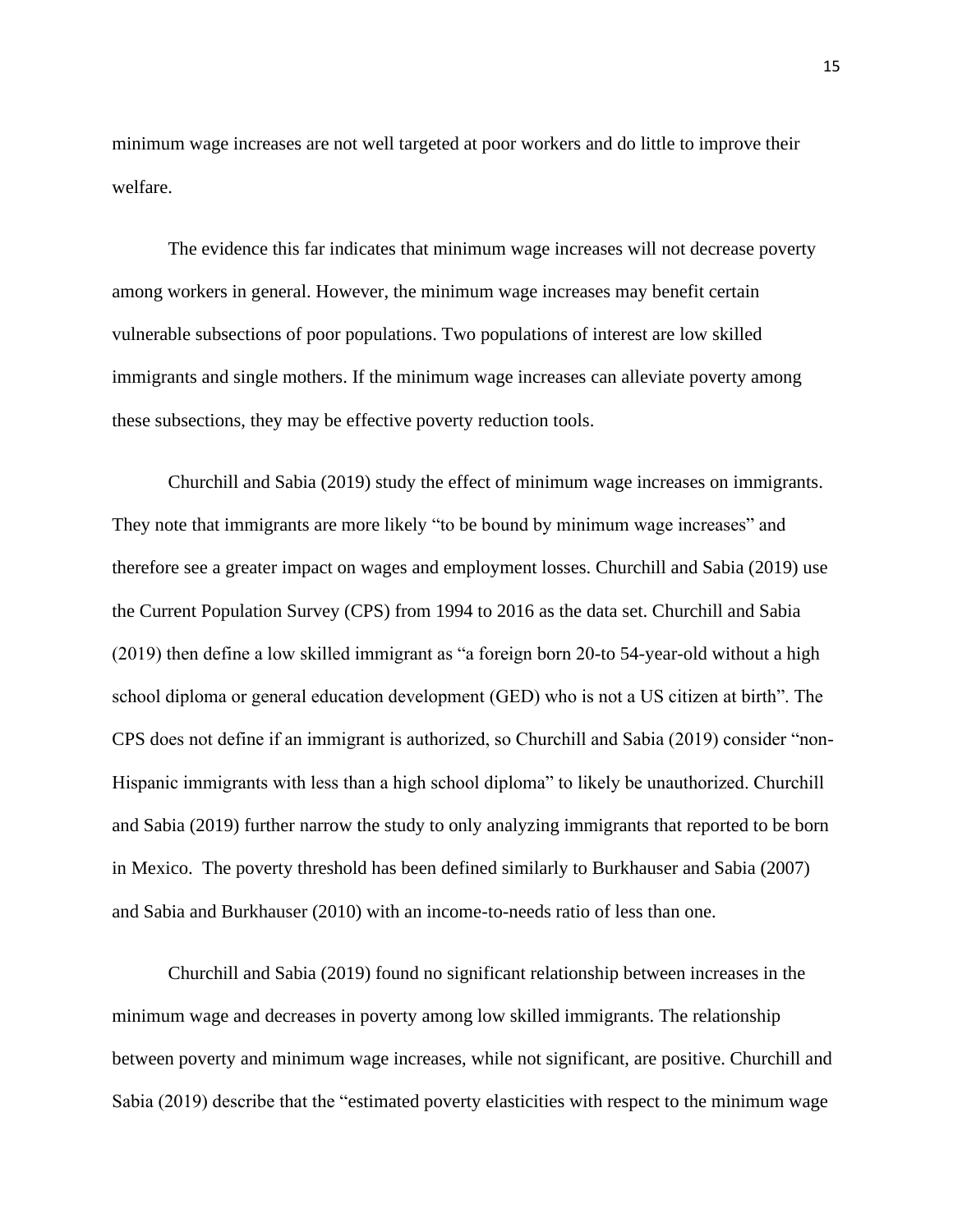are uniformly positive for immigrants." As well, Churchill and Sabia (2019) conclude that the "findings provide little support for the claim that minimum wage increases alleviate poverty or increase household income among low-skilled immigrants, in part due to adverse employment effects". These adverse employment effects are reflected that a 10% increase in the minimum wage leads to a 1.1% decrease in employment for low skilled Mexican immigrants. However, a 10% minimum wage increase causes a 1.62% increase in wages for that same group. Thus, the wage gains offset the decreases in employment, doing little to improve low-skilled immigrants' condition.

In addition to analyzing the impact on workers in general, Burkhauser and Sabia (2007) and Sabia and Burkhauser (2010) considered how single mothers may be impacted by increases to the minimum wage. Burkhauser and Sabia (2007) found that 9.5% of beneficiaries are single working mothers benefited from the increase to \$5.15. For the estimated impact of an increase to \$7.25, Burkhauser and Sabia (2007) found that 13.2% of beneficiaries are single working mothers would benefit. Sabia and Burkhauser (2010) then measured the actual impact and found that only 12.0% of beneficiaries were single mothers. This is slightly under the estimated percentage of beneficiaries. For the increase to \$9.50, the estimated percentage of single working mothers decreased. Only 11.1% of beneficiaries would be single working mothers. This indicates that minimum wage increases are also becoming less effective at helping single mothers. More single working mothers are making above the minimum wage over time as well. Of the single mothers who would benefit, Burkhauser and Sabia (2007) found that 22.4% were poor. Most single mothers who would benefit were not poor.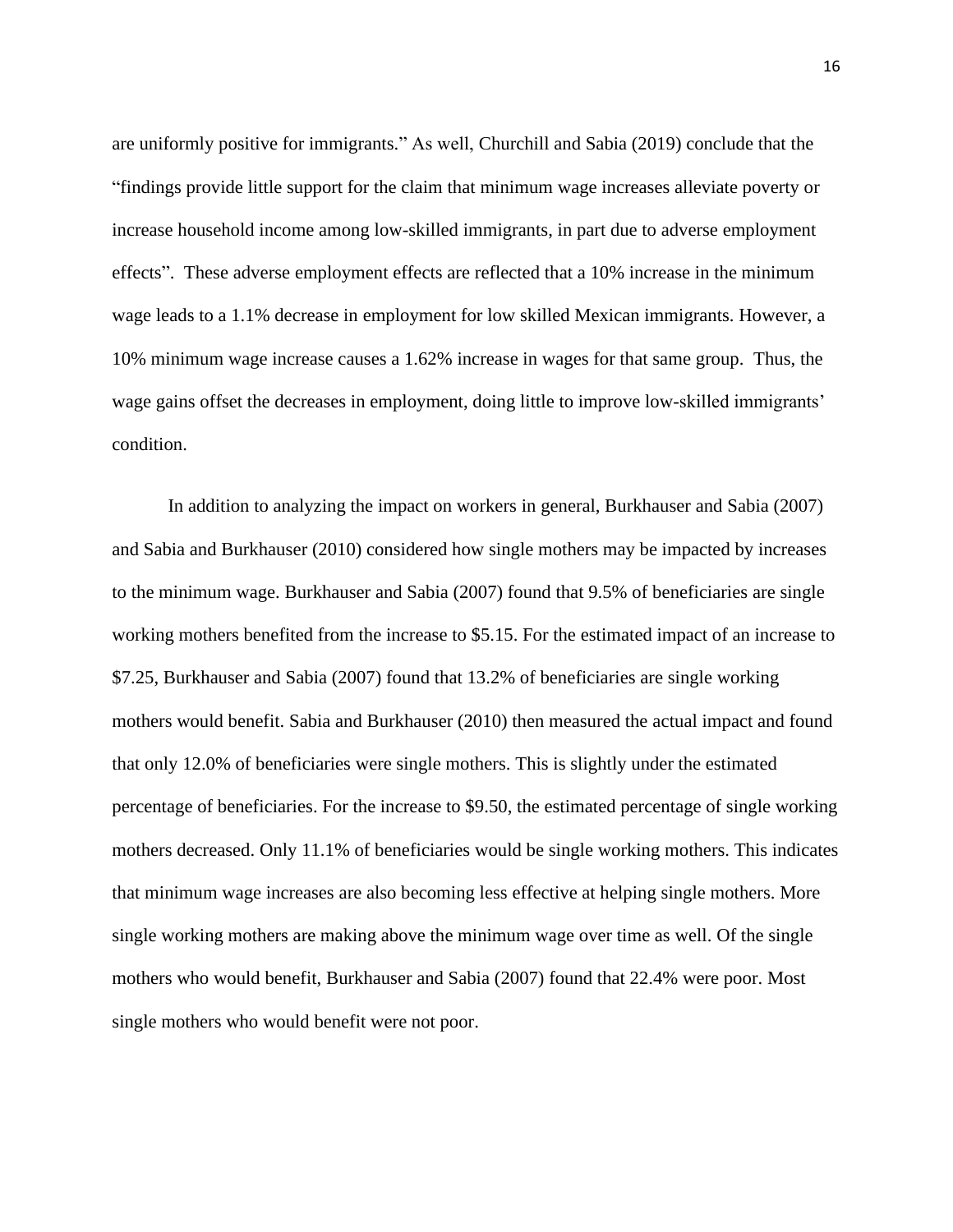Therefore, even with selected groups minimum wage increases do not alleviate poverty. Minimum wage increases among immigrants to the US do little to impact their welfare. Similarly, the poor single mothers were not greatly helped by the increases to the minimum wage.

#### **Conclusion**

The effect of minimum wage increases does not seem to improve the welfare of both workers in general, immigrants, or single mothers. Burkhauser and Sabia (2007) and Sabia and Burkhauser (2010) found that increase tend to benefit nonpoor households. In addition, Burkhauser and Sabia (2007) cite that "most minimum wage workers who do gain [from minimum wage increases] live in nonpoor households" while poor workers tend to earn wages higher than proposed increases. Sabia and Burkhauser (2010) also postulate that adverse employment effects of the increases reduce the effectiveness for poor workers. Finally, Sabia and Burkhauser (2010) believe that minimum wage increases over time will also become even less effective in helping alleviate poverty. As for relieving poverty among single workers, the minimum wage also seems to be an ineffective tool. Churchill and Sabia (2019) suggest "that minimum wage increases had little effect on low-skilled immigrants well-being" and that minimum wage increases did anything to "increase household incomes among low skilled immigrants." Similarly, more nonpoor single mothers benefited from minimum wage increases than poor single mothers. Minimum wage increases do not effectively focus on helping the working poor.

Burkhauser and Sabia (2007) and Sabia and Burkhauser (2010) recommend instead of minimum regulations expanding Earned Income Tax Credits (EITC) to alleviate poverty. EITC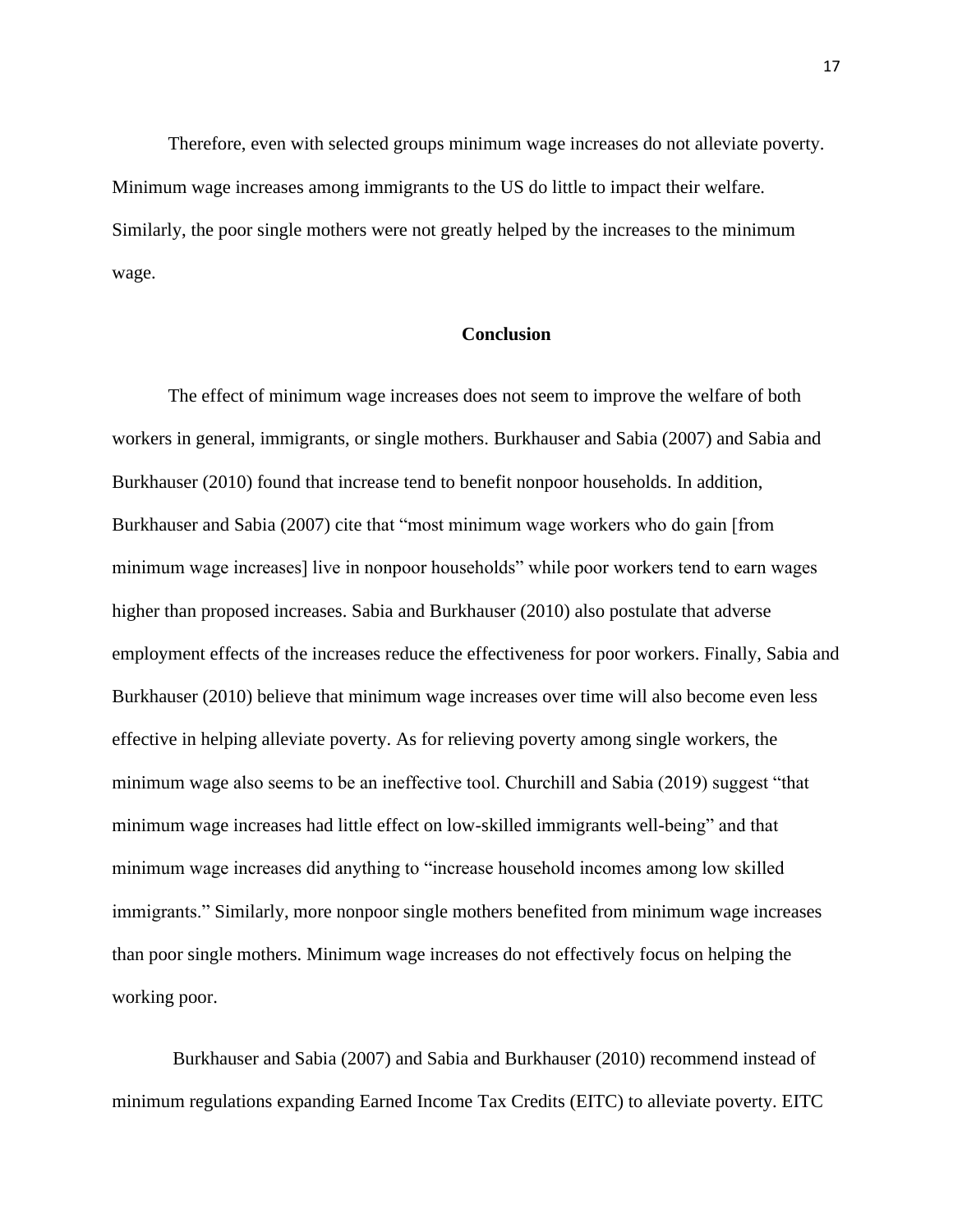is more target efficient since it is based on household income. Burkhauser and Sabia (2007) explain that poor worker earning above a proposed minimum wage would not benefit from the increase, "but would be eligible for EITC benefits". Sabia and Burkhauser (2010) cite another benefit that EITC may also increase employment among single mothers. Valletta (2006) suggests that policies that encourage family and employment stability are critical to mitigating poverty. In summary, the minimum wage increases are an ineffective tool for reducing poverty in the United States due it largely benefiting nonpoor households.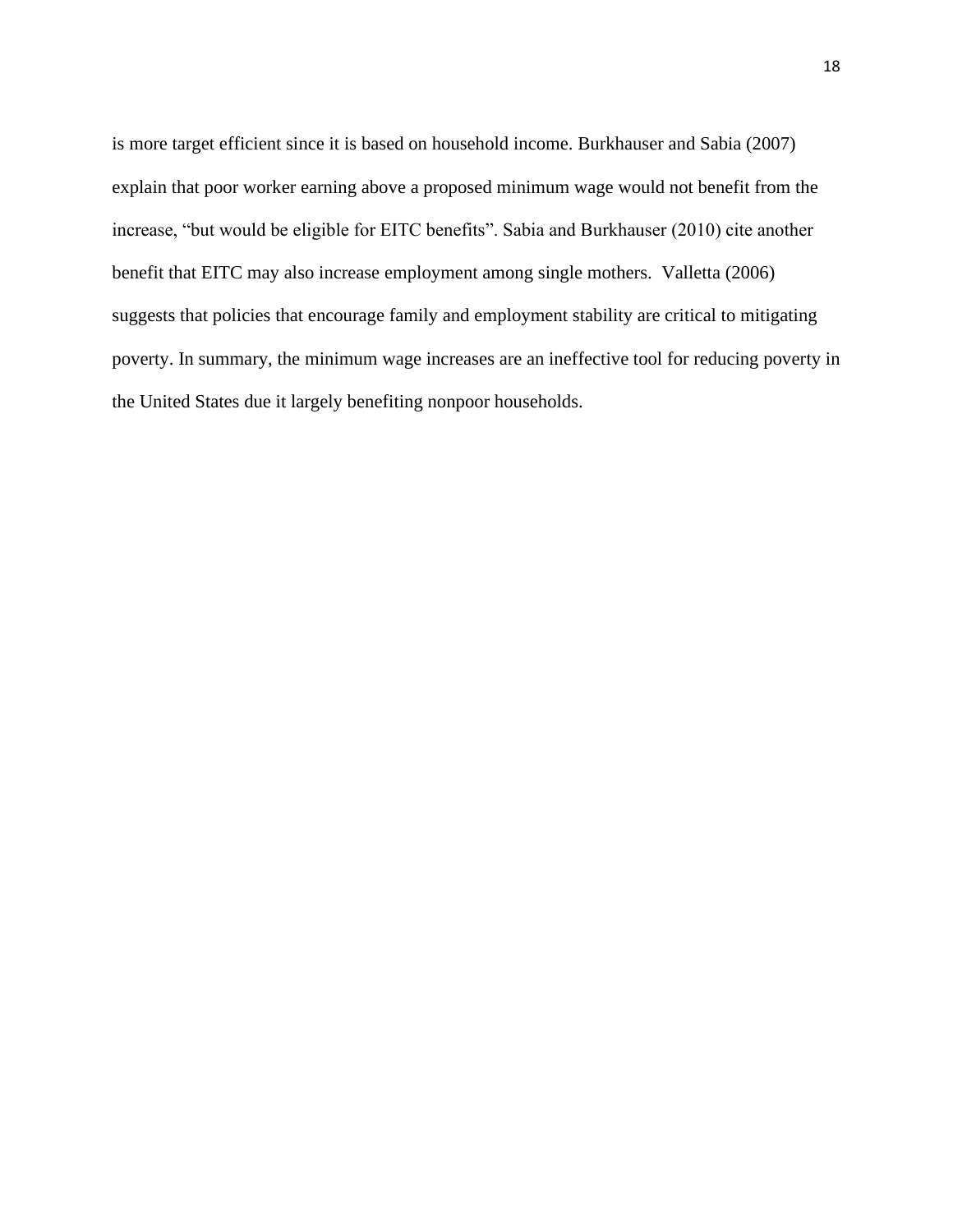#### **Works Cited**

- Bhaskar, V, Alan Manning, and Ted To. "Oligopsony and Monopsonistic Competition in Labor Markets." *The Journal of Economic Perspectives* 16, no. 2 (2002):155–174.
- Biden, Joe. "Remarks by President Biden in Address to a Joint Session of Congress." The White House. The United States Government, April 29, 2021. [https://www.whitehouse.gov/briefing-room/speeches-remarks/2021/04/29/remarks-by](https://www.whitehouse.gov/briefing-room/speeches-remarks/2021/04/29/remarks-by-president-biden-in-address-to-a-joint-session-of-congress/)[president-biden-in-address-to-a-joint-session-of-congress/.](https://www.whitehouse.gov/briefing-room/speeches-remarks/2021/04/29/remarks-by-president-biden-in-address-to-a-joint-session-of-congress/)
- Burkhauser, Richard V. and Joseph, J. Sabia, "The Effectiveness of Minimum-Wage Increases in Reducing Poverty: Past, Present, and Future," *Contemporary Economic Policy* 25, no. 2 (2007): 262-281.
- Churchill, Brandyn F. and Joseph J. Sabia. "The Effects of Minimum Wages on Low-Skilled Immigrants' Wages, Employment, and Poverty." *Industrial Relations* 58 no. 2 (2019): 275- 314.
- Clark, Ken, Leo Kaas, and Paul Madden. "Minimum Wage Increases Can Lead to Wage Reductions in Imperfectly competitive Firms," *Economic Letters* 91, no. 2 (2006): 287- 292.
- Kim, Daemo. "Three Simple Models of Oligopsonistic Labor Markets". *Journal of Economic Development* 29, no. 2 (2004): 149-161. <http://www.jed.or.kr/full-text/29-2/Deamo.pdf>
- Kludt, Tom. "Donald Trump Says He'd Support \$10 Minimum Wage," *CNN* online, July 27, 2016, [https://www.cnn.com/2016/07/27/politics/donald-trump-minimum-wage.](https://www.cnn.com/2016/07/27/politics/donald-trump-minimum-wage)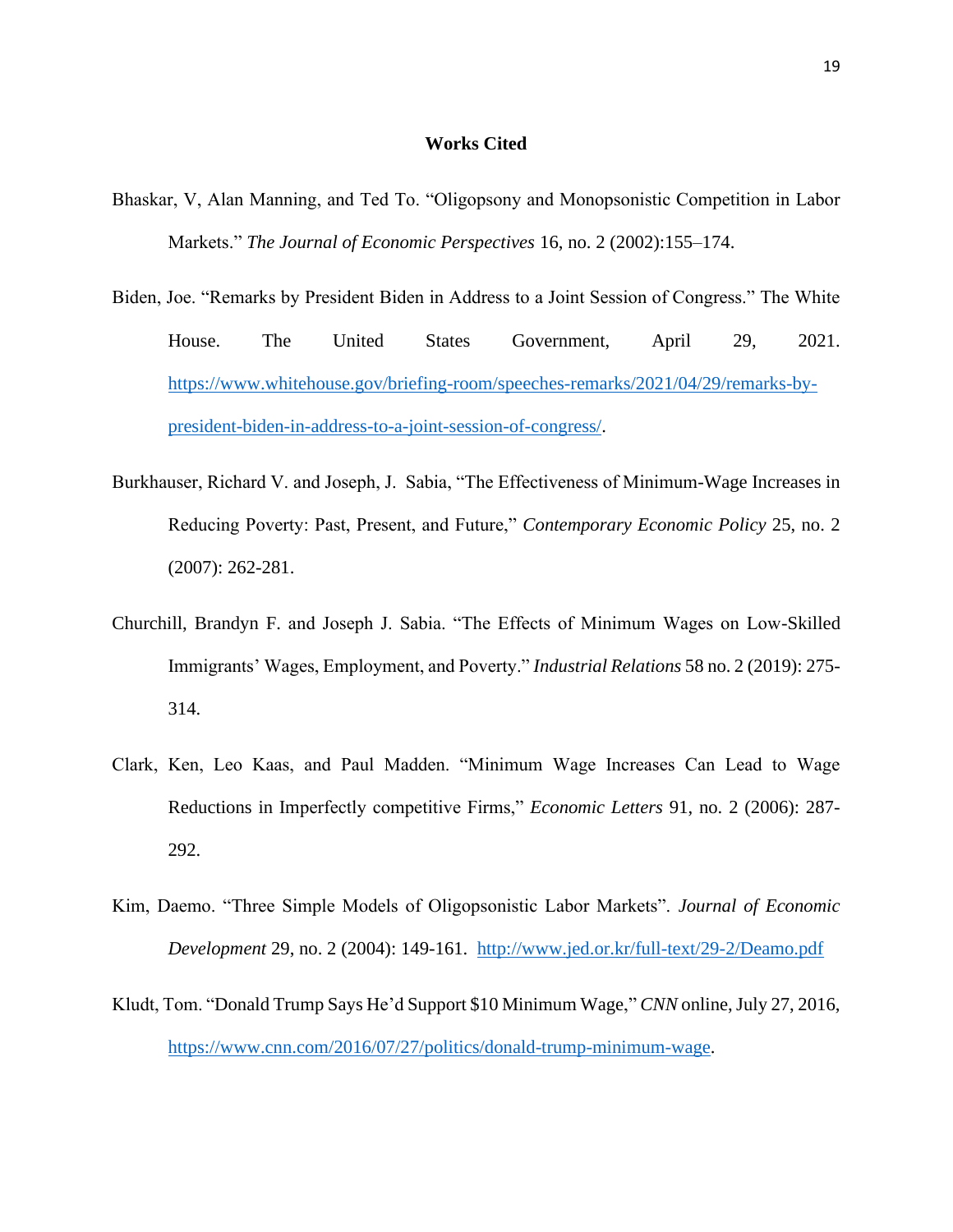- Rocheteau, Guillaume and Murat Tasci. "The Minimum Wage and the Labor Market". (The Federal Reserve Bank of Cleveland, 2007).
- Sabia, Joseph J. and Richard V. Burkhauser, "Minimum Wages and Poverty: Willa \$9.50 Federal Minimum Wage Really Help the Working poor?", *Southern Economic Journal* 76, no. 3 (2010): 592-623.
- Sabia, Joseph J., "Minimum Wages: An Antiquated and Ineffective Antipoverty Tool," *Journal of Policy Analysis and Management* 33, no. 4 (2007):1028-1036\
- Valletta, Robert G. "The Ins and Outs of Poverty in Advanced Economies: Government Policy and Poverty Dynamics in Canada, Germany, Great Britain, and the United States," *Review of Income and Wealth* 52, no. 2 (2006): 261-284.
- Wolfson, Paul and Dale Belman. "15 Years of Research on US Employment and the Minimum Wage," *Labour* 33, no. 4 (2019):488-506.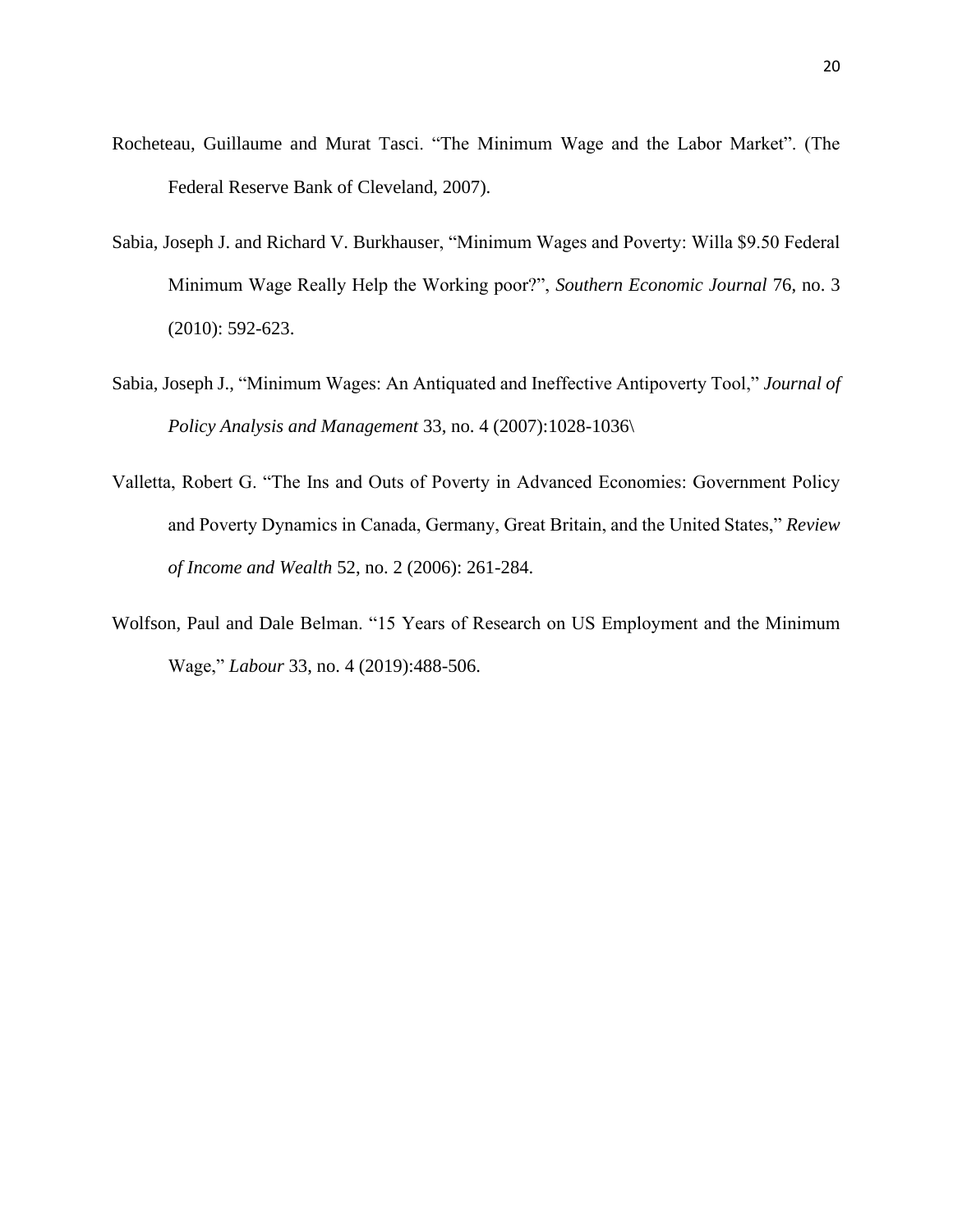## **Figures**



*Figure 1: Perfectly Competitive Labor Market and the Minimum Wage*

*Figure 2: Firm in a Perfectly Competitive Market*

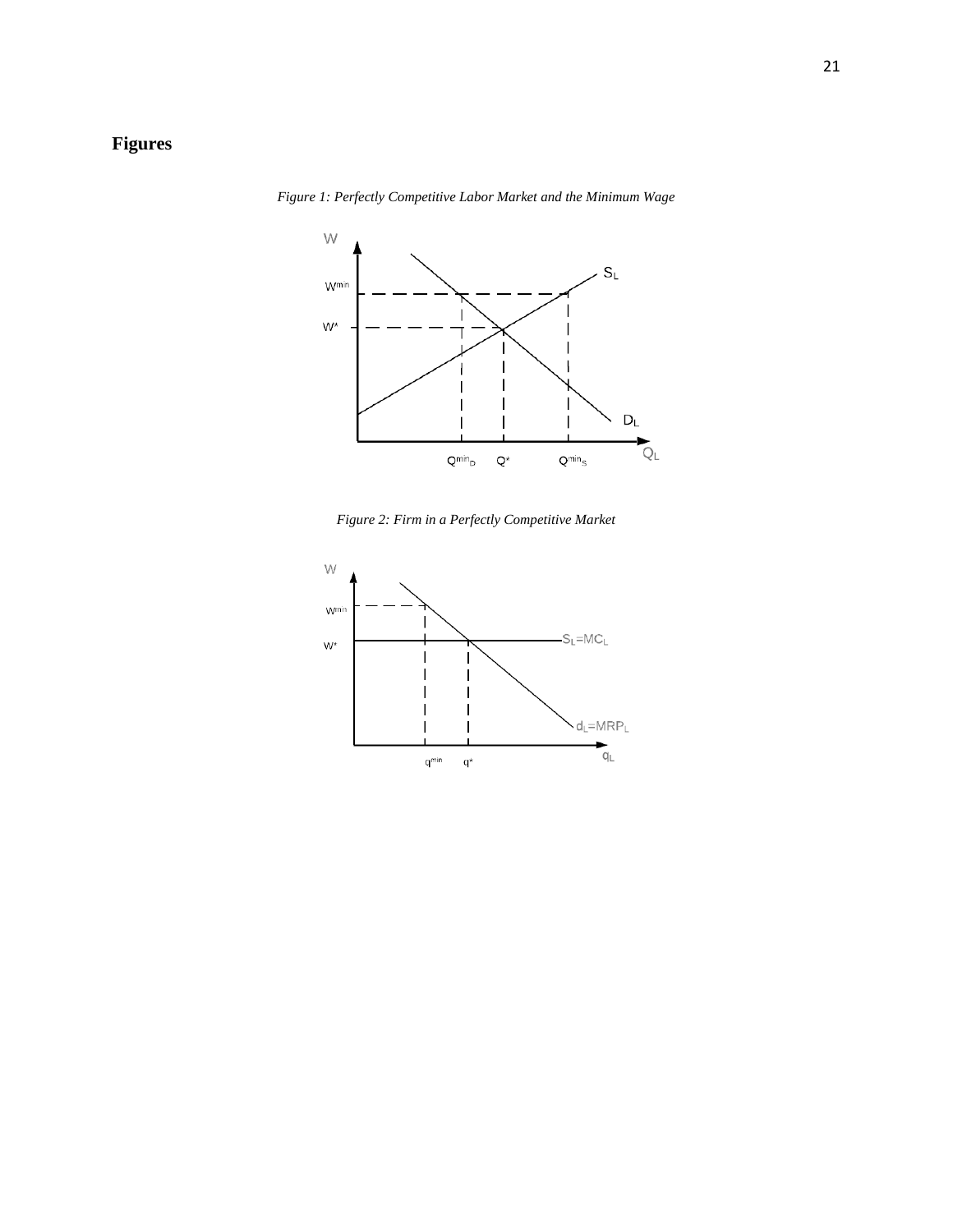*Figure 3: Monopsonistic Labor Market*



*Figure 4: Monopsonistic Labor Market with a Minimum Wage*